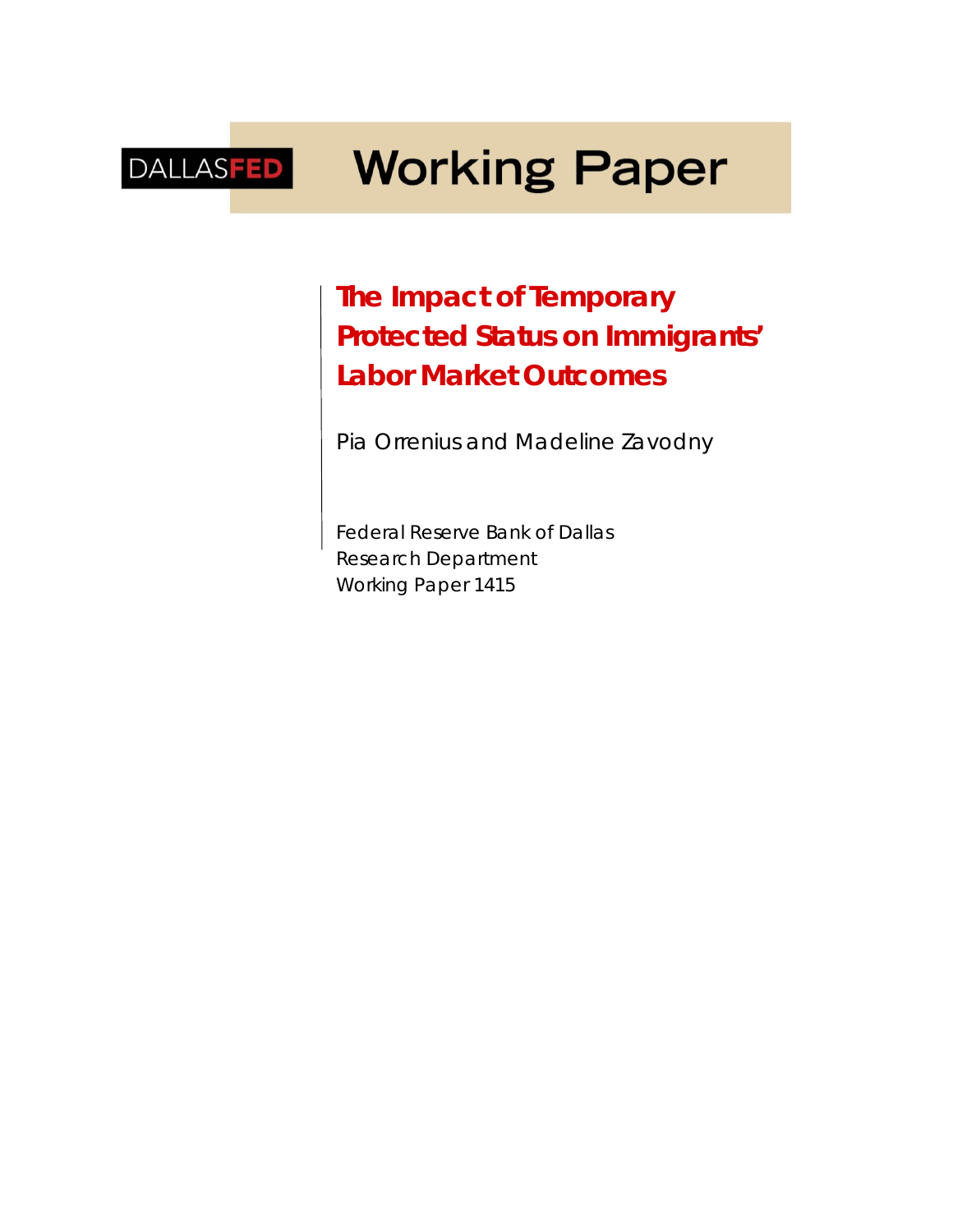## **The Impact of Temporary Protected Status on Immigrants' Labor Market Outcomes[\\*](#page-1-0)**

Pia M. Orrenius Federal Reserve Bank of Dallas 2200 N. Pearl St. Dallas, TX 75201 USA (214) 922-5747 pia.orrenius@dal.frb.org

Madeline Zavodny Agnes Scott College 141 E. College Ave. Decatur, GA 30030 USA (404) 471-6377 mzavodny@agnesscott.edu

December 2014

**Abstract**: The United States currently provides Temporary Protected Status (TPS) to more than 300,000 immigrants from selected countries. TPS is typically granted if dangerous conditions prevail in the home country due to armed conflict or a natural disaster. Individuals with TPS cannot be deported and are allowed to stay and work in the United States temporarily. Despite the increased use of TPS in recent years, little is known about how TPS affects labor market outcomes for beneficiaries, most of whom are unauthorized prior to receiving TPS. This study examines how migrants from El Salvador who are likely to have received TPS fare in the labor market compared with other migrants. The results suggest that TPS eligibility leads to higher employment rates among women and higher earnings among men. The results have implications for recent programs that allow some unauthorized immigrants to receive temporary permission to remain and work in the United States.

Keywords: immigration policy, unauthorized immigration, temporary protected status, TPS JEL Classification: J15; J31; J61

 $\overline{a}$ 

<span id="page-1-0"></span><sup>\*</sup> The views expressed here are solely those of the authors and do not reflect those of the Federal Reserve Bank of Dallas or the Federal Reserve System. We thank session participants at the 2014 Southern Economic Association annual meetings for helpful comments.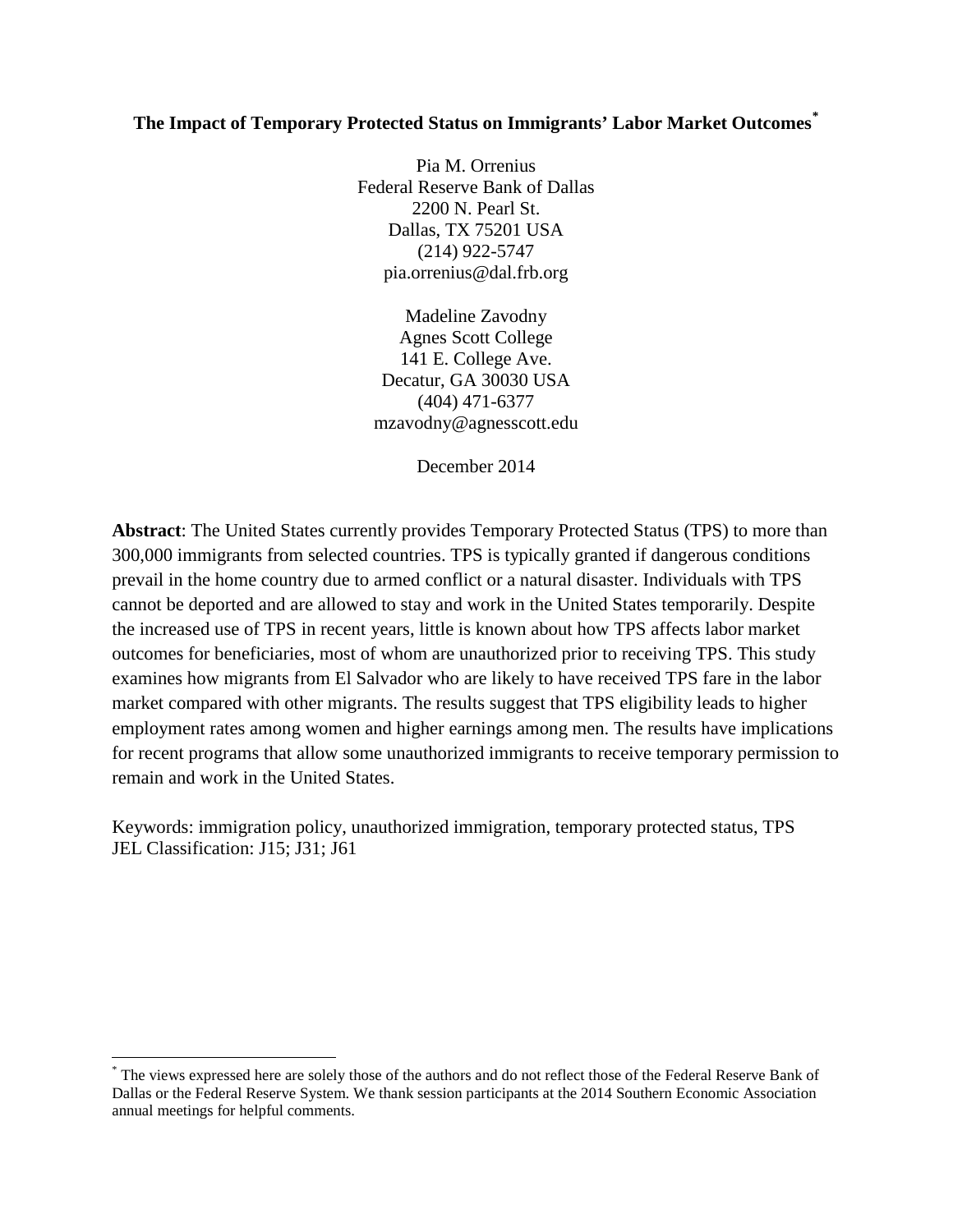**The Impact of Temporary Protected Status on Immigrants' Labor Market Outcomes** The United States occasionally offers temporary protected status (TPS) to migrants whose countries are experiencing civil unrest, violence, natural disaster, or outbreak of a serious disease. Migrants who have TPS typically cannot be deported and are permitted to work legally in the United States. As of late 2011, more than 300,000 migrants had TPS (Wasem and Ester, 2011). The United States currently extends TPS to migrants from eleven countries: El Salvador, Guinea, Haiti, Honduras, Liberia, Nicaragua, Sierra Leone, Somalia, Sudan, South Sudan, and Syria.

TPS is designed to provide a safe haven to migrants who would otherwise have to return to potentially dangerous situations in their home countries. Unlike refugees, migrants with TPS do not receive legal permanent resident status. They are supposed to return home when the TPS designation for their country expires. The Secretary of Homeland Security designates countries for TPS, usually for a period of six to 18 months, and can extend the designation if conditions in the home country do not improve. Migrants must be present in the United States by a specified date—typically soon after the triggering event in their home country—in order to be eligible for TPS.

Most TPS beneficiaries are unauthorized immigrants who were subject to removal and could not work legally prior to receiving TPS. A few are in the United States on temporary visas, such as visitor or student visas. TPS therefore has the potential to improve recipients' labor market outcomes by giving them permission to work. In particular, TPS recipients may gain access to higher-paying jobs that are typically not open to unauthorized immigrants or most temporary visa holders.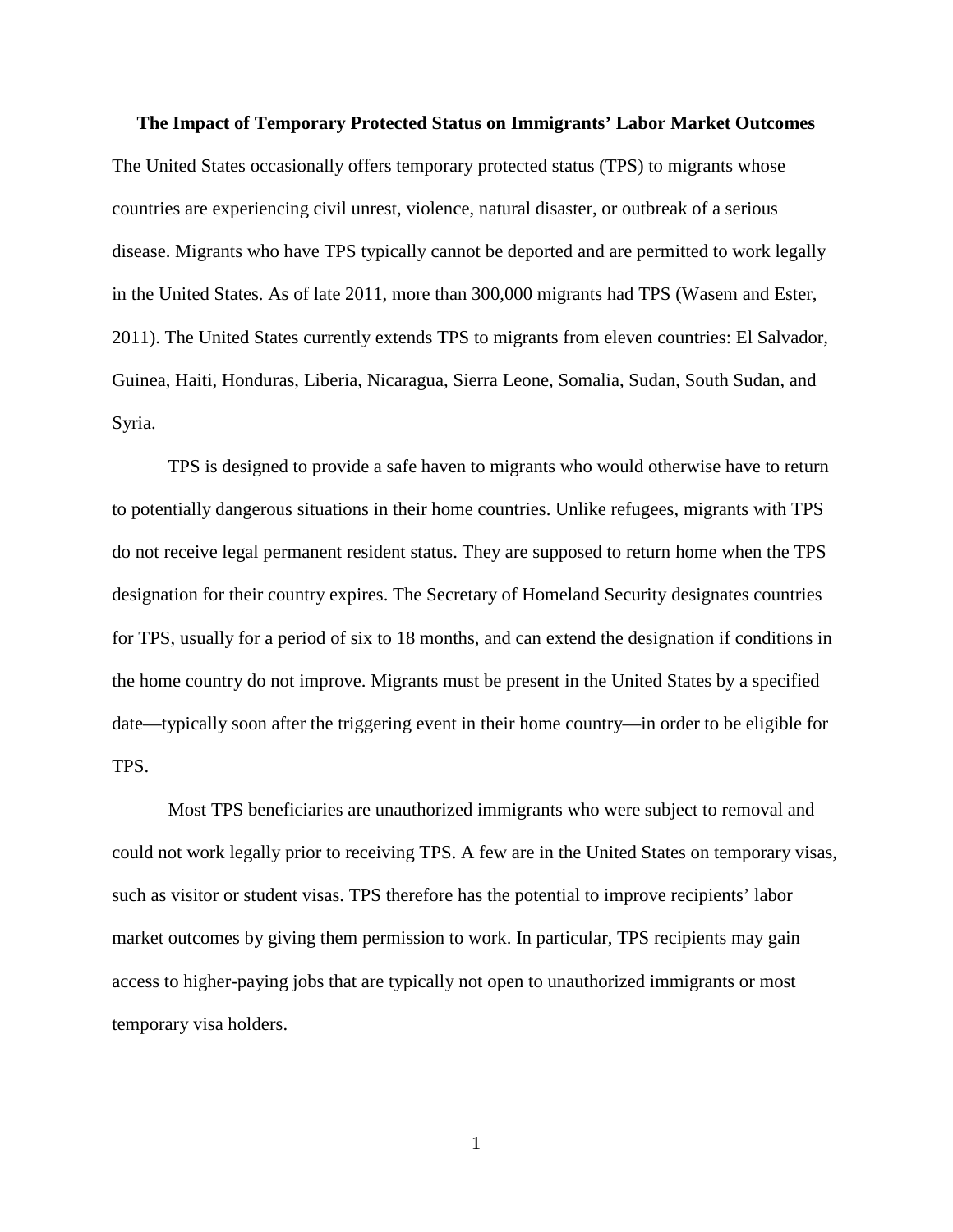Little previous research has examined the effect of granting temporary legal status on migrants' labor market outcomes—a particularly relevant issue in light of President Obama's recent executive actions intended to grant deferred deportation and work permits to several million unauthorized immigrants.<sup>[1](#page-3-0)</sup> Most studies on legalization programs in the United States focus on actions that awarded legal permanent residence—a "green card" instead of the temporary reprieve of TPS—and find that recipients' earnings increase by 6 to 13 percent (e.g., Rivera-Batiz, 1999; Kossoudji and Cobb-Clark, 2002; Kaushal, 2006). Earnings gains are larger among well-educated immigrants than among less-educated immigrants, and are often larger among women than among men. Much of the gains appear to be due to recipients being able to move into higher-paying occupations (Lozano and Sørensen, 2011). Evidence on the employment effects of legalization is more mixed. Some studies indicate negative employment effects: men appear to become more selective about the jobs they were willing to hold, while women appear more likely to exit the labor force (Amuedo-Dorantes, Bansak, and Raphael, 2007; Amuedo-Dorantes and Bansak, 2011). Some research finds positive employment effects among women (Pan, 2012).

This study examines how migrants from El Salvador who are likely to have received TPS fare in the labor market relative to those who arrived too late to qualify for TPS. Salvadorans are by far the largest group of TPS holders in the United States. This study compares Salvadorans to migrants from Mexico, who have never been eligible for TPS. Difference-in-differences results suggest that TPS increases employment among women while decreasing it among men. TPS

 $\overline{a}$ 

<span id="page-3-0"></span><sup>&</sup>lt;sup>1</sup> Deferred Action for Parental Accountability (DAPA) was announced in November 2014 and will be implemented in early 2015. An estimated 3 to 4 million unauthorized immigrants will be eligible for deferred deportation and work permits under DAPA. DAPA follows Deferred Action for Childhood Arrivals (DACA), a similar plan implemented in fall 2012 and recently expanded. By late 2014, DACA had legalized over 500,000 immigrants; estimates suggest a total of 1.5 million immigrants are eligible for DACA under the recently expanded rules. For a guide to President Obama's recent executive actions, see http://www.immigrationpolicy.org/special-reports/guideimmigration-accountability-executive-action#overview.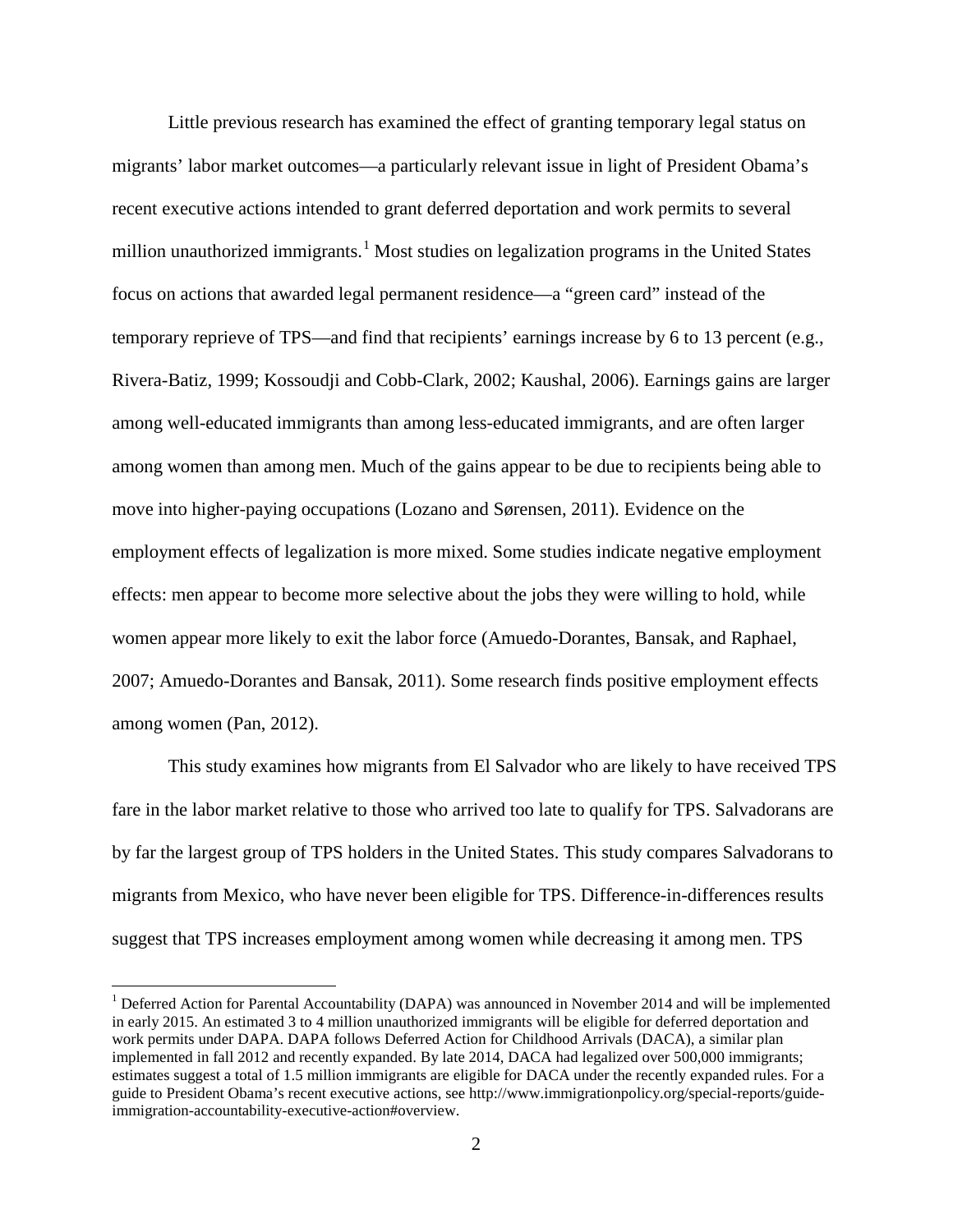appears to increase earnings among men, in part because they are able to move into higherpaying occupations.

#### **I. Background**

 $\overline{a}$ 

Since the late 1970s, hundreds of thousands of Central Americans have fled conflicts and natural disasters in their home countries and entered the United States illegally.<sup>[2](#page-4-0)</sup> Some of these migrants received permission to remain in the United States on a temporary or permanent basis under various immigration policies. Most notably, the 1986 Immigration Reform and Control Act and the 1997 Nicaraguan Adjustment and Central American Relief Act gave unauthorized immigrants who met certain conditions the opportunity to receive legal permanent resident status. At several other times in the 1980s and 1990s, Congress or the White House approved measures that allowed some Central American migrants to remain temporarily and work in the United States without being subject to removal.

Civil war and favorable U.S. immigration policies spurred Salvadoran emigration to the United States in the 1980s. The Salvadoran immigrant population rose from 95,000 to 465,000 over that decade. Political instability and rampant corruption continued to push migrants out during the 1990s. Salvadorans residing in the United States numbered 817,000 by 2000 and 1.1 million by  $2008.<sup>3</sup>$  $2008.<sup>3</sup>$  $2008.<sup>3</sup>$  It is estimated about one-quarter of El Salvador's population lives in the United States, and migrant remittances are 16 percent of El Salvador's GDP.<sup>[4](#page-4-2)</sup>

Eligible migrants from El Salvador first received an official TPS designation as part of the Immigration Act of 1990. The relief was prompted by the Salvadoran army's brutal murders

<span id="page-4-1"></span>

<span id="page-4-0"></span><sup>&</sup>lt;sup>2</sup> See Wasem (1997) for background on Central American migrants through late 1997.<br><sup>3</sup> For an overview of Salvadoran immigration, see http://www.migrationpolicy.org/article/salvadoran-immigrants-<br>united-states/.

<span id="page-4-2"></span> $4$  See the IMF country report on El Salvador available at http://www.imf.org/external/pubs/ft/scr/2013/cr13132.pdf.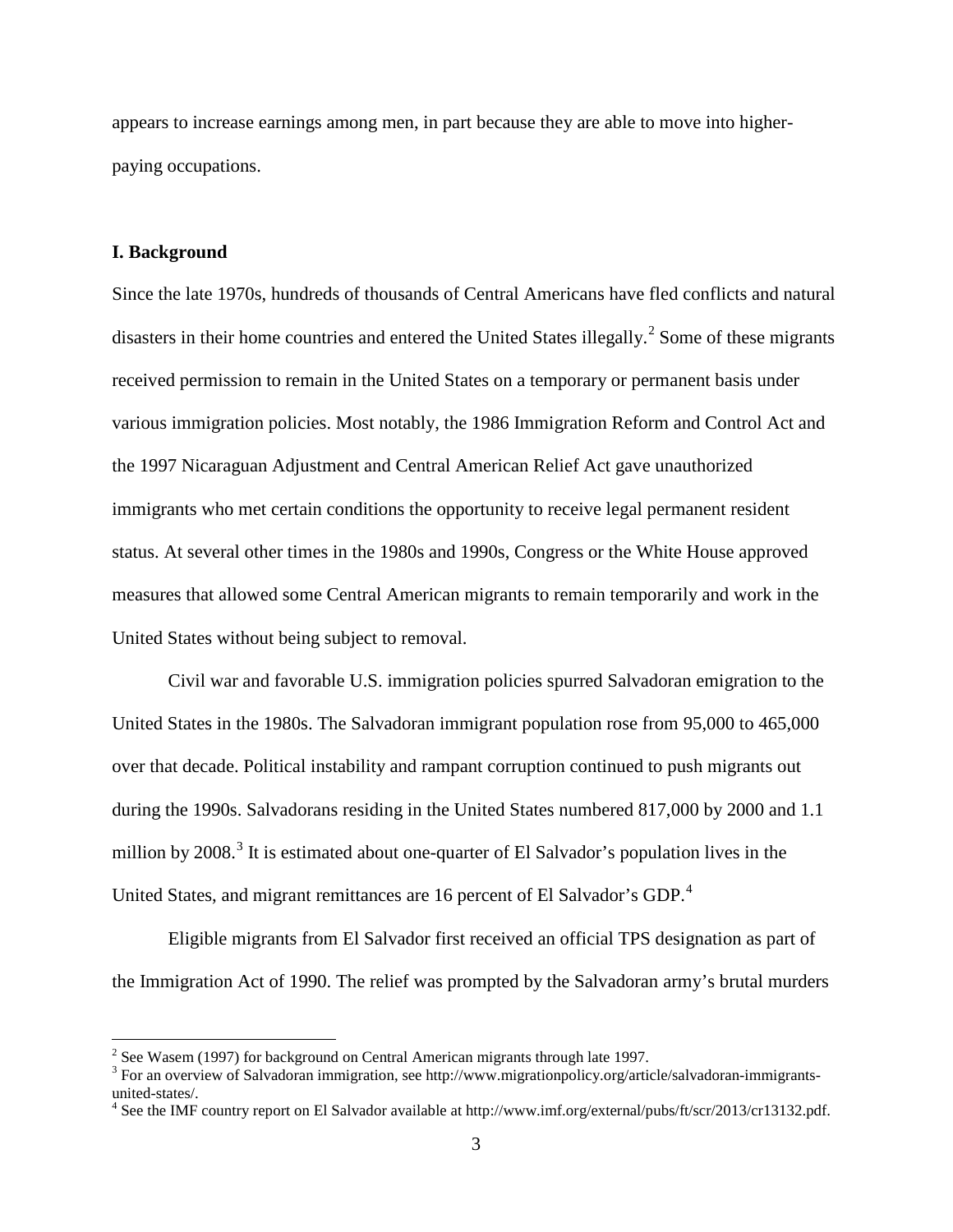of several Jesuit priests, which turned public opinion against the regime and hastened the end of the Salvadoran civil war. When that TPS designation expired in 1992, President Bush, and later President Clinton, granted the Salvadoran immigrants "deferred enforced departure" (DED) through 1996.<sup>[5](#page-5-0)</sup> Many of the migrants applied for and received political asylum. Meanwhile, new arrivals from El Salvador in the 1990s were unauthorized immigrants or arrived with a green card awarded on the basis of family ties.

The focus of this paper is on a second TPS designation extended to Salvadorans in March 2001 after two earthquakes rocked the country. That designation has been extended nine times since then, most recently in September 2013. As a result, Salvadoran migrants who were present in the United States in early 2001 and received TPS have been allowed to live and work in the United States continuously ever since. Approximately 290,000 Salvadorans were initially granted TPS, and some 212,000 currently have TPS.<sup>[6](#page-5-1)</sup> Migrants from Honduras and Nicaragua have had TPS even longer (since late 1998) but are fewer in number. Migrants from Mexico and other Central American countries, such as Guatemala, have not been eligible for TPS.

Having legal status, even on a temporary basis, may affect migrants' labor market outcomes through several channels. Employers may be unwilling to hire unauthorized immigrants, so having legal status may boost migrants' employment by making it easier to find a job. Having a work permit may also increase migrants' earnings, in part by opening up more and better-paying jobs to them. Employers tend to pay unauthorized immigrants less than other

 $\overline{a}$ 

<span id="page-5-0"></span><sup>&</sup>lt;sup>5</sup> DED and extended voluntary departure (EVD) differ from TPS in that they do not require that foreigners register with USCIS except to obtain work authorization (Wasem and Ester, 2011). TPS registration is straightforward and requires a modest fee, proof of identity and nationality in the designated country, continuous physical presence in the United States, no felony convictions, and no conditions that render an individual inadmissible under the Immigration and Nationality Act.

<span id="page-5-1"></span><sup>6</sup> See https://www.federalregister.gov/articles/2003/07/16/03-17872/extension-of-the-designation-of-el-salvadorunder-temporary-protected-status-program-automatic and https://www.federalregister.gov/articles/2013/05/30/2013- 12793/extension-of-the-designation-of-el-salvador-for-temporary-protected-status. The estimated population of unauthorized Salvadoran migrants in 2000 is 430,000, and the total population, 765,000 (Schmidley, 2001; Hoefer, Rytina, and Baker, 2009).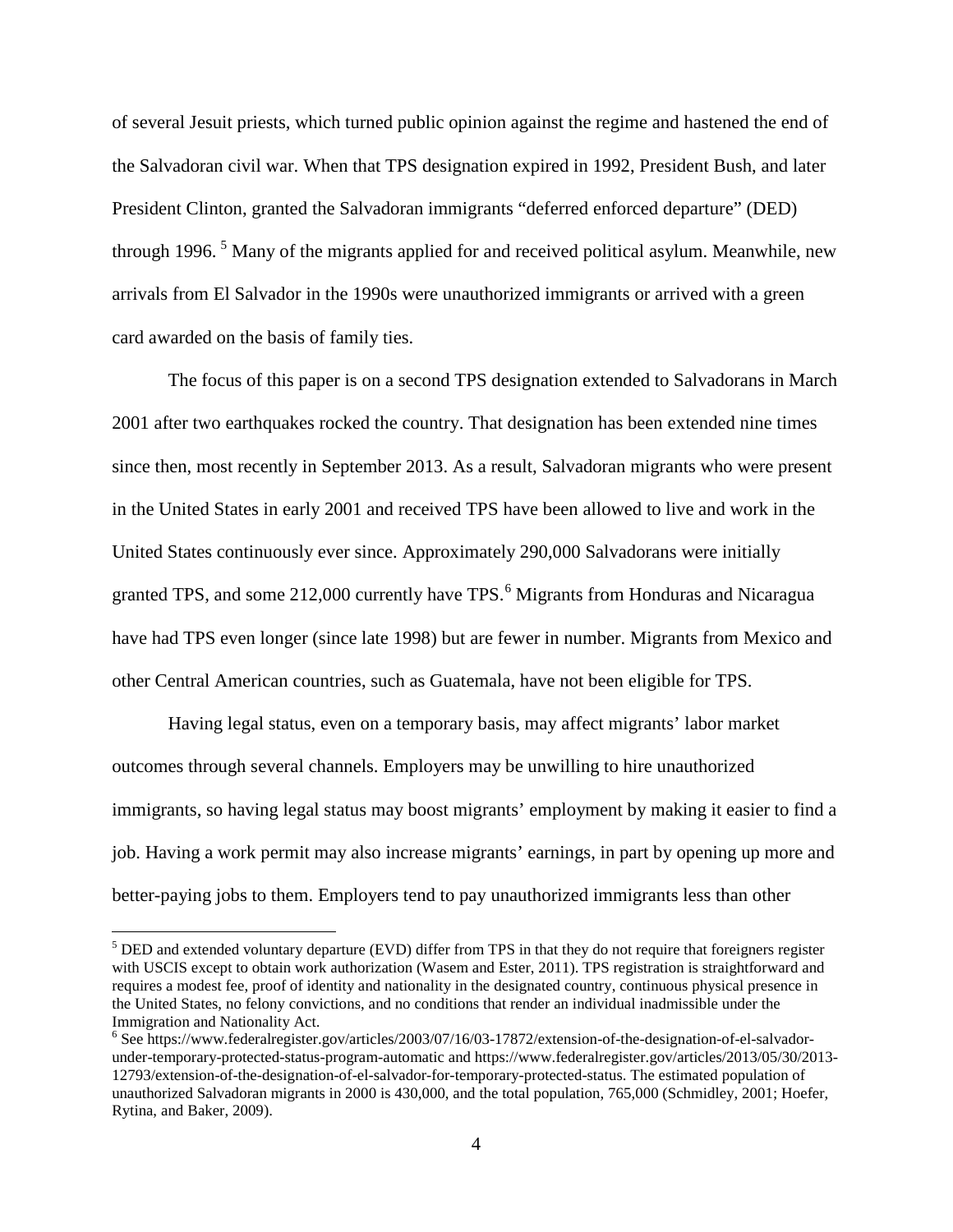workers, in part because employers pass along the potential fine they face if caught hiring unauthorized workers. In addition, greater competition among unauthorized immigrants for the limited number of jobs available to them may reduce wages in those jobs.

On the other hand, migrants who receive TPS may face more competition for jobs after the events that triggered the TPS designation. If those events lead to increased inflows of competing migrants, TPS beneficiaries' employment and earnings may actually decrease. After Hurricane Mitch decimated parts of Central America in late 1998, Central Americans flooded into the United States. Kugler and Yuksel (2008) find that their entry led to lower employment rates among earlier immigrants.

Having TPS also may change beneficiaries' incentives to work. With the threat of deportation removed, migrants who feel safer may reduce their precautionary savings and consume more leisure. Target earners—people who planned to earn a certain amount of money and then return home—who extend their planned stay after receiving TPS may reduce their labor supply since they now have a longer timeframe to earn their targeted amount. On the other hand, relatives back home may have greater financial needs after the events that triggered TPS. Migrants may increase their labor supply in order to send more money home after a natural disaster. It is worth noting that unauthorized immigrants are ineligible for virtually all public assistance programs, and receiving TPS does not change this. It therefore is unlikely that TPS causes changes in eligibility for public assistance that would in turn reduce work incentives. TPS beneficiaries are potentially eligible for unemployment insurance benefits, however.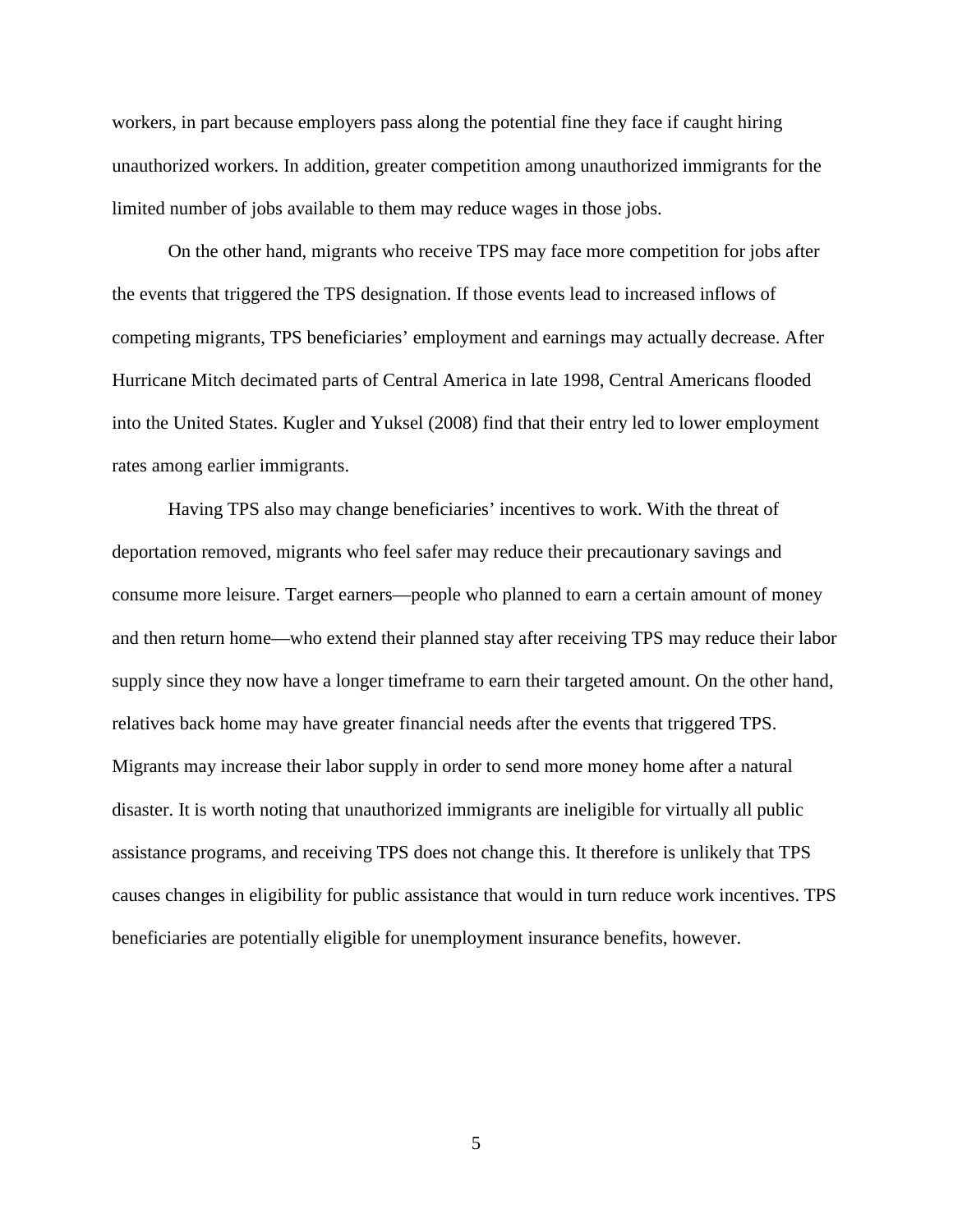### **II. Data and Methodology**

 $\overline{a}$ 

This study uses data from the 2005 and 2006 American Community Survey (ACS) to examine labor market outcomes among likely TPS beneficiaries from El Salvador. The ACS offers a large, nationally representative sample of U.S. residents. The survey includes questions about labor market outcomes, place of birth, and year of entry into the United States.

Salvadorans who were present in the United States in early 2001 were eligible for TPS while those who entered later were not. Salvadorans who report entering the United States in 1999 or 2000 are therefore likely to have received TPS and are the treatment group in this study. The vast majority of these migrants were unauthorized prior to receiving  $TPS<sup>7</sup>$  $TPS<sup>7</sup>$  $TPS<sup>7</sup>$  Salvadorans who report entering the United States in 2002 or 2003—too late to receive TPS—serve as the control group. (Migrants who report entering in 2001 are excluded since it is unclear whether they entered in time to receive TPS.) The narrow time windows are used to make the two entry groups as comparable as possible in terms of years of U.S. residence. Nonetheless, the treatment group has resided in the United States for a few more years than the control group.

We therefore compare pre- and post-TPS Salvadoran migrants with migrants from Mexico who report entering during the same periods. This allows us to control for arrival group differences in labor market outcomes that are shared by Salvadorans and Mexicans using a difference-in-differences methodology.<sup>[8](#page-7-1)</sup> We examine the robustness of our results by estimating a similar difference-in-differences specification for Guatemalan and Mexican migrants.

<span id="page-7-0"></span> $7$  The Department of Homeland Security estimates that there were about 430,000 unauthorized Salvadoran immigrants in the United States in 2000 (Baker and Rytina, 2013), while the 2000 Census indicates a total of 817,336 Salvadoran immigrants in the United States (Malone et al., 2003). This suggests that more than one-half of all Salvadoran immigrants were unauthorized that year. Since recent immigrants were not present for the 1986 and 1997 legalization programs, the proportion unauthorized must be higher among recent immigrants.

<span id="page-7-1"></span><sup>&</sup>lt;sup>8</sup> The conventional difference-in-differences method would involve looking at Salvadoran migrants before and after they received TPS, relative to Mexican migrants. Because of concerns about selection in return migration, we instead use data only from 2005-6 and compare pre-TPS migrants with post-TPS migrants. We treat the 2005-6 data as a cross section.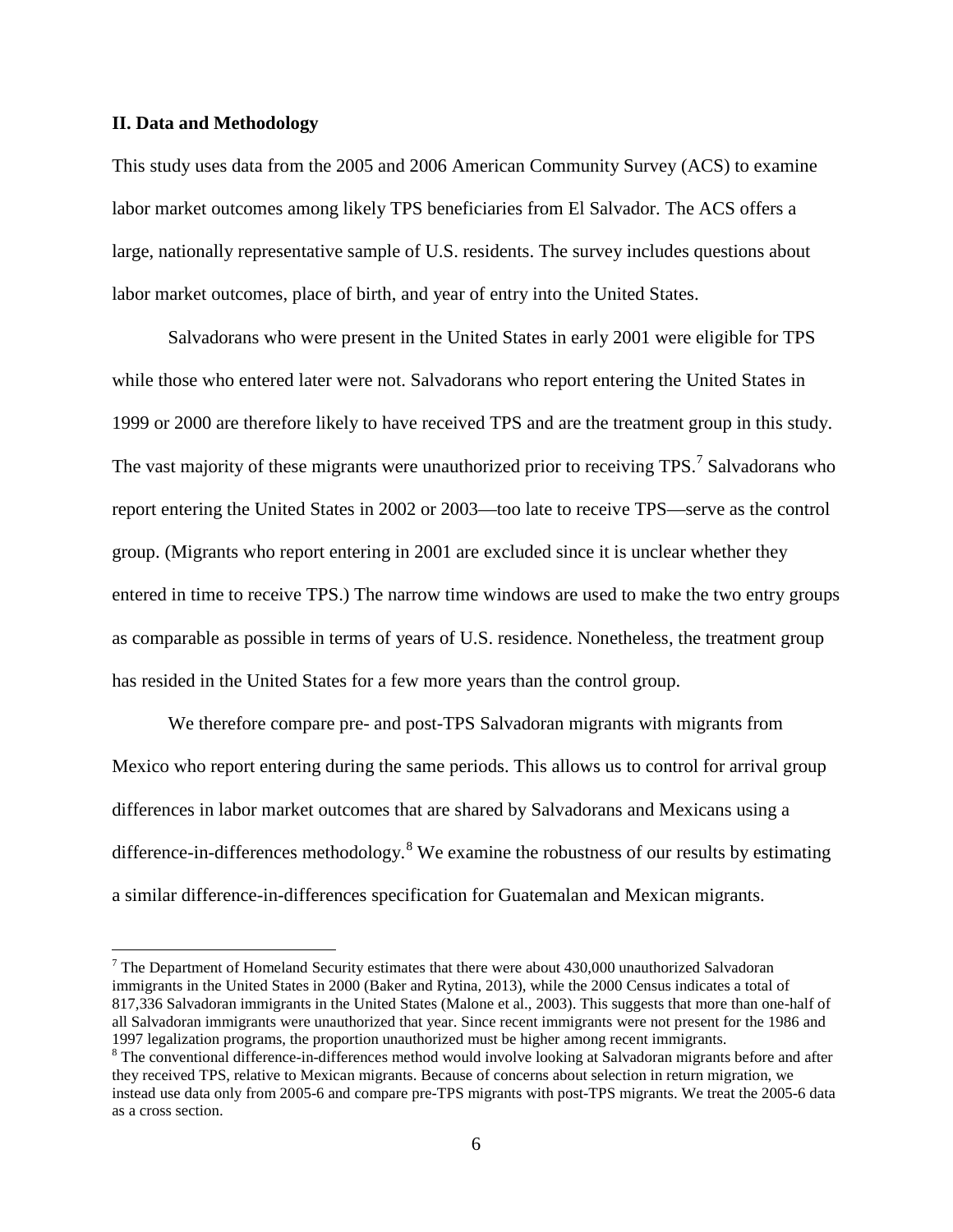Guatemala is similar to El Salvador in a number of respects, including a weak economy and widespread violence, but Guatemalan migrants have never received TPS. Like Mexicans and Salvadorans, most Guatemalan migrants are unauthorized immigrants. Indeed, these countries were consistently the three top source countries of unauthorized immigrants living in the United States during 2000 to 2012 (Baker and Rytina, 2013). We do not directly compare Salvadoran and Guatemalan migrants here since both groups have small sample sizes. Results that compare Mexicans with Guatemalans can indicate whether unusual patterns among Mexican migrants may underlie our results that compare Mexicans with Salvadorans.

Table 1 reports descriptive statistics for labor market outcomes and several key characteristics for immigrants from the three countries. The sample only includes immigrants who report not being a naturalized U.S. citizen and are between the ages of 20 and  $64.9$  $64.9$ <sup>9</sup> Men from all three countries have high labor force participation and employment rates, while women have low employment and labor force participation rates. Education levels are low for migrants from all three countries, although Salvadoran men are more likely to have gone to college than men from Mexico or Guatemala. Correspondingly, Salvadoran men earn more per week, on average, than Mexican or Guatemalan men. We also look at earnings in terms of average weekly real earnings of U.S. natives in the same occupation.<sup>[10](#page-8-1)</sup> This variable can be viewed as a measure of occupational prestige. Using this measure, Salvadoran and Mexican men appear to work in similar occupations.

The difference-in-differences regression model we estimate using the ACS data is

 $\overline{a}$ 

<span id="page-8-0"></span><sup>&</sup>lt;sup>9</sup> We do not include observations with allocated place of birth or allocated earnings to reduce measurement error in key variables.

<span id="page-8-1"></span> $10$  As in Lozano and Sorensen (2011), we construct weekly earnings within detailed occupations using all U.S. natives aged 20-64 who report positive earnings in the ACS. Those results are robust to using U.S. natives' earnings in 2000 (instead of 2005-2006), which would avoid capturing any spillover effects of TPS or related immigrant inflows onto natives' earnings.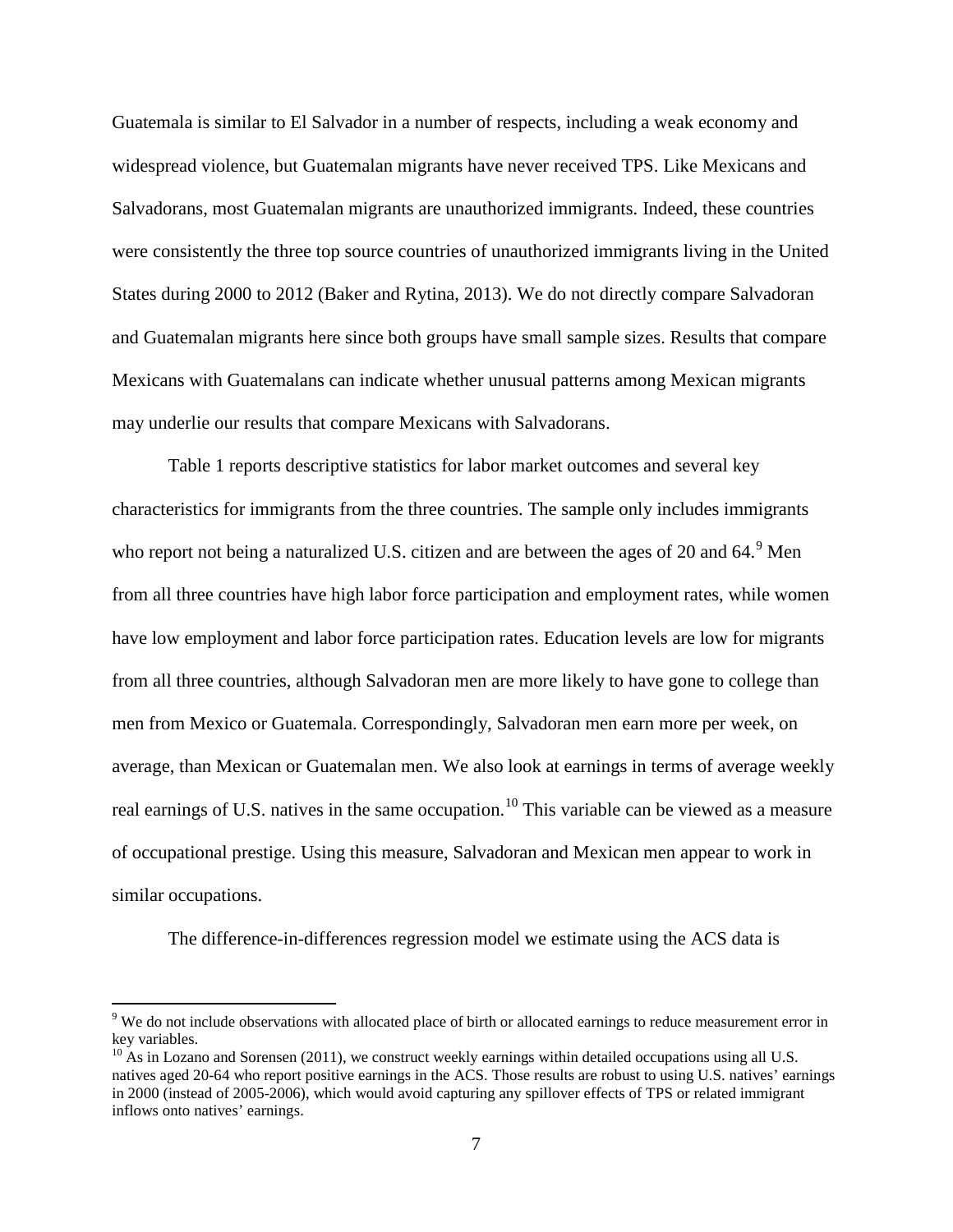Outcome<sub>i</sub> =  $\alpha + \beta_1 E1$  Salvador<sub>i</sub> +  $\beta_2$ Migrated in 1999-2000<sub>i</sub> +

 $β<sub>3</sub>El Salvador<sub>i</sub>*Migrated in 1999-2000<sub>i</sub> + γCharacteristics<sub>i</sub> + δState<sub>i</sub> + ε<sub>i</sub>,$  (1) where *Outcome* is one of several labor market outcomes for individual *i*. We examine employment, unemployment (not conditional on labor force participation), labor force participation, usual weekly hours and annual weeks worked (also not conditional on labor force participation), the natural log of real weekly earnings, and the natural log of average real weekly earnings of U.S. natives in the same occupation. All regressions are estimated using OLS by sex for two groups, the less educated and more educated, as discussed below.

*El Salvador* is an indicator variable equal to one if a migrant is from El Salvador (or Guatemala in the robustness checks) instead of from Mexico. This variable captures any average difference in outcomes between Salvadoran and Mexican migrants. *Migrated in 1999-2000* is an indicator variable equal to one if a migrant entered the United States then versus in 2002-2003. This variable captures the average difference in outcomes between earlier entrants and more recent entrants. The interaction between those two variables is the difference-in-differences variable that measures how outcomes differ between earlier and more recent Salvadoran migrants, compared with the same difference among Mexican migrants. (For brevity, only this coefficient is reported in the regression results here.) The difference-in-differences method requires assuming that, absent TPS, the difference in outcomes between earlier and more recent Salvadoran migrants would be the same as the corresponding difference among Mexican migrants. Guatemalan migrants serve as a check on the validity of this assumption since they did not receive TPS but otherwise faced labor market shocks similar to those faced by Salvadorans.

The regressions control for several individual-level characteristics reported in the ACS. These include age (as a quartic), marital status (married or divorced/widowed/separated, with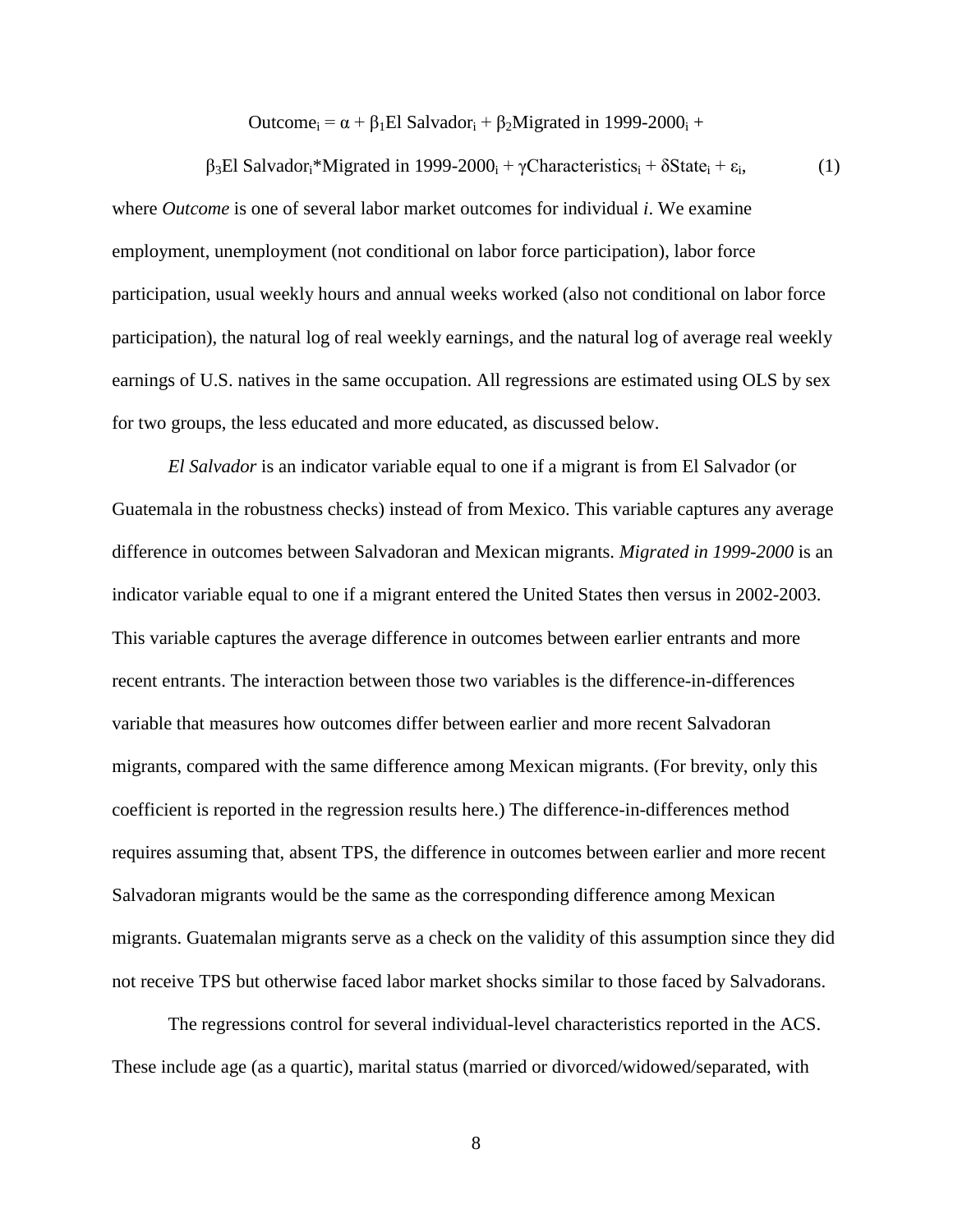never married as the omitted group), and education (in the less-educated regressions, not completed high school versus completed high school; in the more-educated regressions, attended college versus graduated from college). The regressions also control for state of residence to capture differences in business cycle conditions across states. Separate regressions are estimated for men and women. We estimate separate regressions for migrants who did not attend college (the less educated) and those who did (the more educated) since some previous research indicates that having legal status is more beneficial to more-educated migrants. We report robust standard errors.

Before turning to the regression results, we present the difference in differences in the sample means for two key outcomes: employment and real weekly earnings. The top panel of Table 2 reports employment rates in 2005-2006 among Salvadoran and Mexican less-educated migrants who arrived in 1999-2000 (the "pre" group) and in 2002-2003 (the "post" group). As the first entry in row 3 shows, the employment rate is 5 percentage points lower among Salvadoran men who arrived early enough to be eligible for TPS than among post-TPS arrivals. As the next entry in row 3 shows, there is little difference by arrival cohort for Mexican migrants. As a result, the difference in differences in the employment rate is –6 percentage points for less-educated men (row 4). For less-educated women, it is almost 17 percentage points.

Unlike their less-educated counterparts, more-educated Salvadoran men who arrived in the United States in time to be eligible for TPS are more likely to be employed than those who arrived later (panel B of Table 2). The difference in differences is almost 17 percentage points for more-educated men while it is smaller and not significant for more-educated women.

Less-educated Salvadoran men who arrived in time to be eligible for TPS earn substantially more than those who arrived later (panel C of Table 2). This difference does not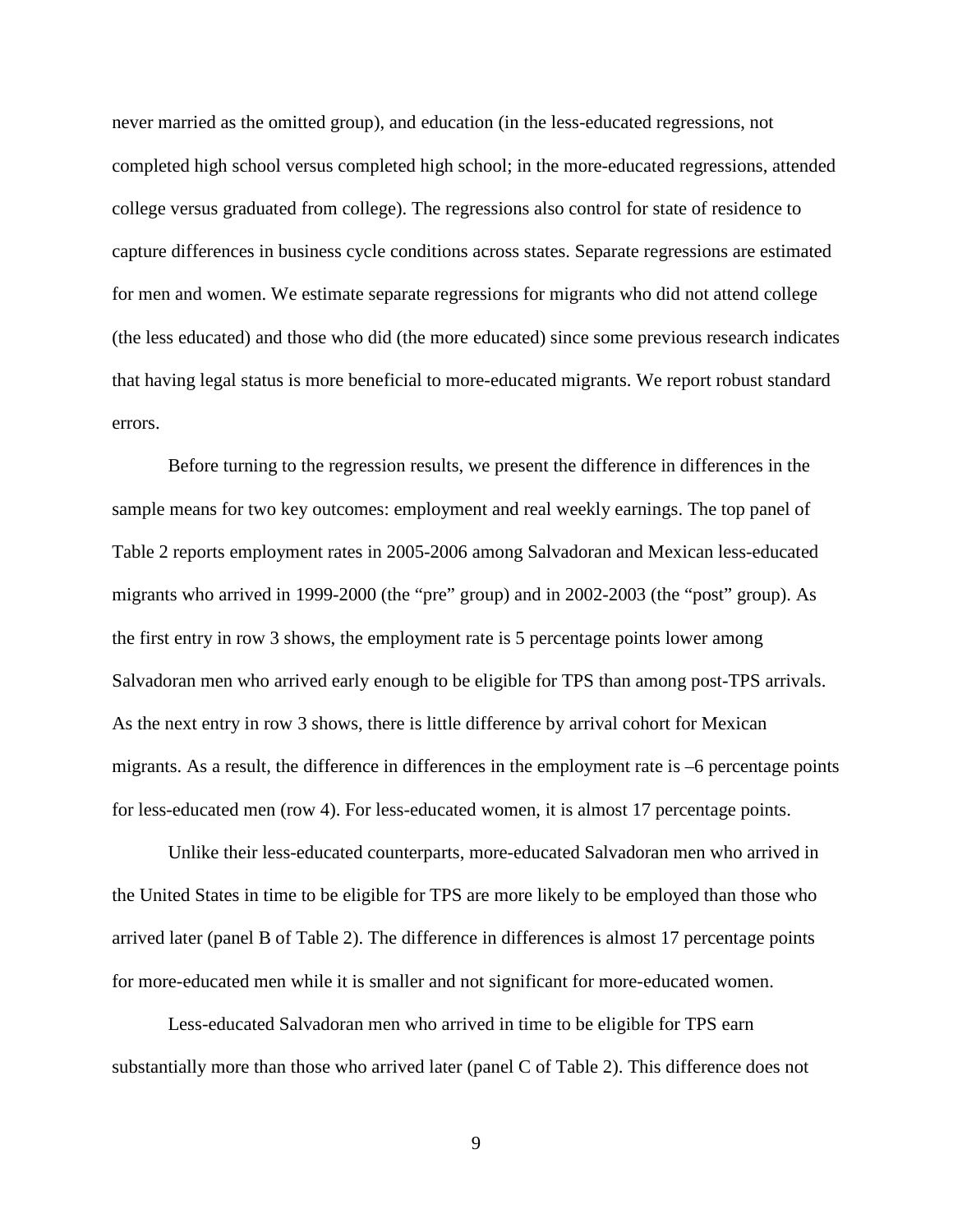appear to be solely due to greater duration of residence in the United States since the similar prepost difference among Mexican migrants is smaller. The difference in differences indicates that less-educated Salvadoran men with TPS earn \$50 more per week, on average. The difference in differences for less-educated women is smaller and not significant. In contrast, the difference in differences in weekly earnings is substantial for more-educated women (panel D), while it is positive but not significant for more-educated men.

The difference in differences in sample means thus suggest that having TPS increased employment among more-educated men and less-educated women while reducing employment among less-educated men. The raw difference in differences also suggests increases in earnings for less-educated men and more-educated women. We next turn to examining the differences in differences for a number of outcomes, controlling for other characteristics.

### **III. Results**

Column 1 of Table 3 reports difference-in-differences regression results for less-educated male migrants from El Salvador and Mexico. The results indicate that less-educated Salvadoran men who are likely to have received TPS were about 6 percentage points less likely to be employed than those who entered too recently to have received TPS, relative to the corresponding difference among Mexican migrants with the same entry periods. The lower employment arises from greater unemployment, not from lower labor force participation, suggesting men with TPS are more selective about the jobs they take. There is no significant difference in weekly hours or annual weeks worked; in results not shown here, there is also no significant difference in hours or weeks worked conditional on employment.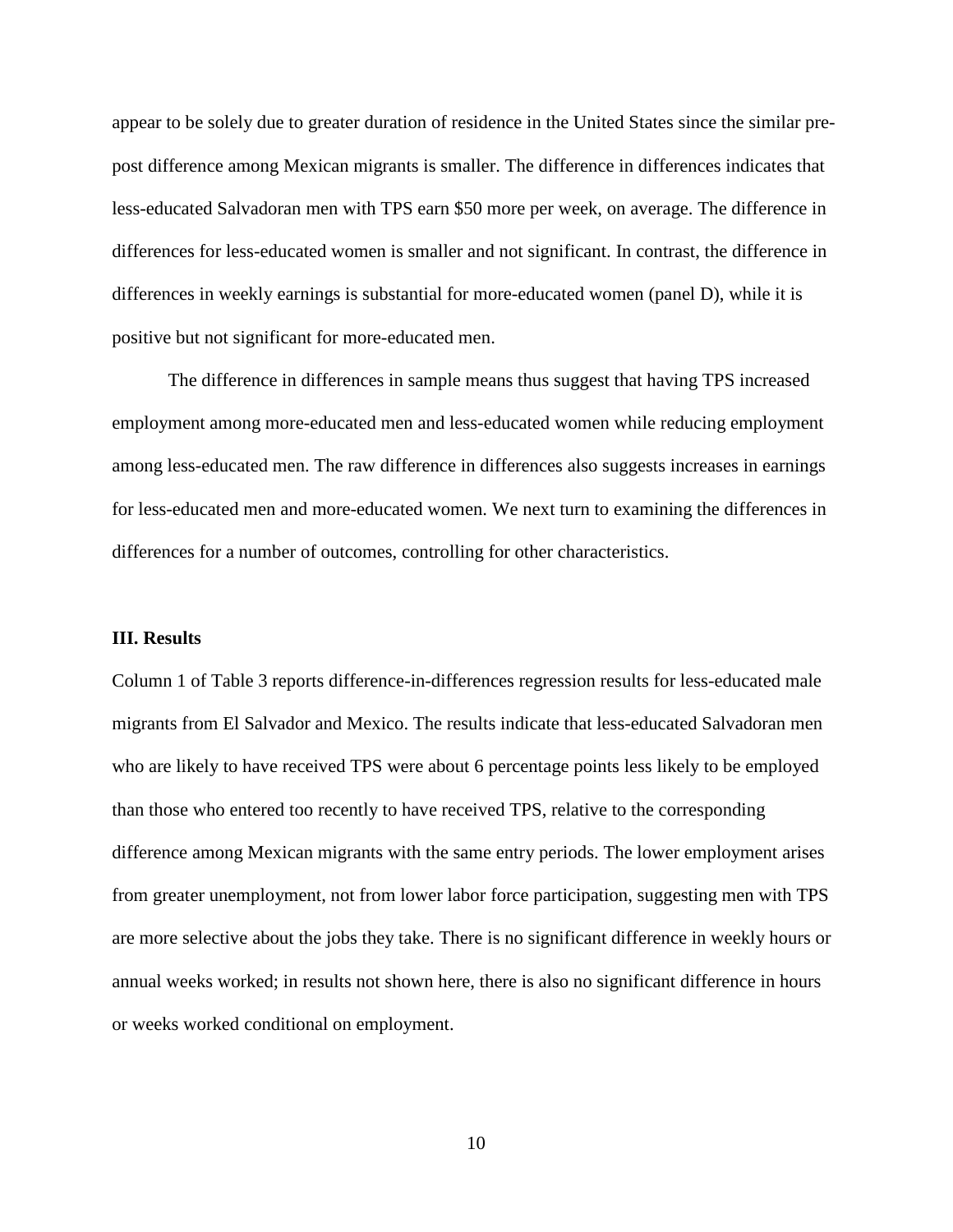Less-educated Salvadoran men who are likely to have received TPS earn about 13 percent more, conditional on being employed. Real weekly earnings among U.S. natives in the same occupation are almost 10 percent higher. Taken together, these two results suggest that more than three-quarters of the increase in earnings is due to TPS beneficiaries working in higher-paying occupations. As a whole, the results suggest that less-educated Salvadoran men who receive TPS are able to move into better jobs and become more selective about the jobs they hold, increasing their earnings but also their job search and unemployment incidence.

In contrast, less-educated Salvadoran women who receive TPS appear to enter the labor force and work. The difference-in-differences results in column 2 of Table 3 indicate that the relative employment rate among less-educated Salvadoran women who are likely to have received TPS increases by more than 17 percentage points. Their labor force participation rate increases by about 15 percentage points. Their usual weekly hours worked increase by almost 5.6 hours, and their annual weeks worked increase by about 7.5 weeks. This increase in women's labor supply is likely linked to the decrease in men's employment. In results not shown here, the increase in labor force participation is driven by married women, although employment, weekly hours, and weeks worked increase for both married and single less-educated women. Lesseducated women's earnings do not appear to be affected by receiving TPS.

The effects of TPS are strikingly different among more-educated migrants. Employment, unemployment, weekly hours, and annual weeks worked do not change significantly, relative to the comparison group, among more-educated Salvadoran men who are likely to have received TPS. However, more-educated Salvadoran men who are likely to have received TPS are more likely to be in the labor force and work in higher-paying occupations. More-educated Salvadoran women who are likely to have received TPS are not more likely to work or be in the labor force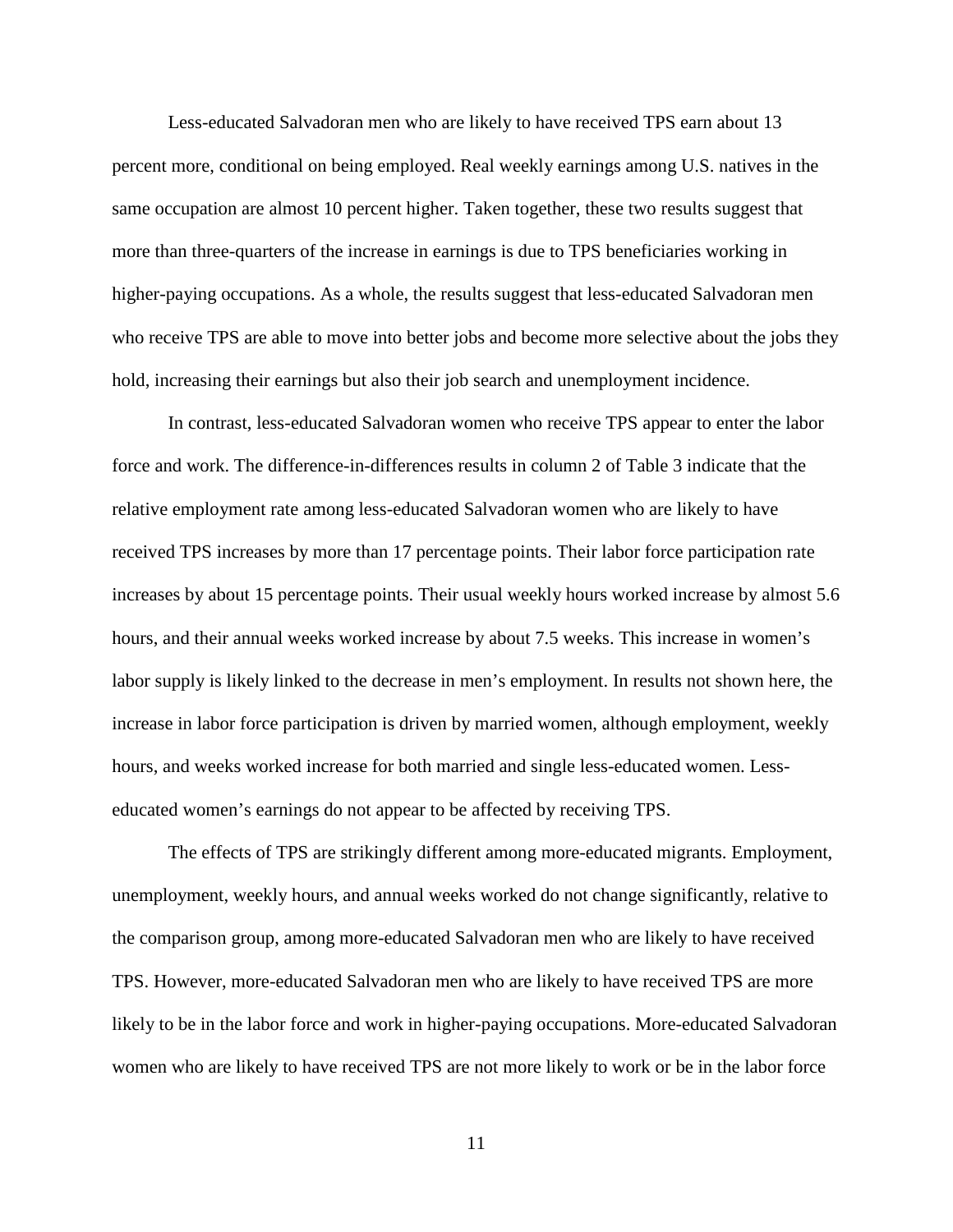than the comparison group, but they have considerably higher average earnings and work in higher-paying occupations.

In results not shown here, we do not find significant difference-in difference results when looking at whether migrants are enrolled in school. Having a work permit could cause migrants to leave school to work, but that does not appear to be the case here. Less than 5 percent of the sample is enrolled in school. We also do not find any evidence that being eligible for TPS causes Salvadoran migrants to move from self-employment into wage-and-salary employment; selfemployment rates do not fall significantly among migrants likely to have received TPS. Observed changes in employment are primarily driven by changes in wage and salary employment, not in self-employment.

Table 4 reports difference-in-differences regression results for migrants from Guatemala and Mexico. We find no evidence that Guatemalan migrants who entered the United States in 1999-2000 had significantly different labor market outcomes than those who entered in 2002- 2003, relative to the corresponding difference among Mexican migrants. This suggests that differences across the two entry periods in the composition of Mexican migrants or in the labor market conditions they faced in the United States do not underlie our results.

An additional concern is that there could be preexisting trends driving our main results. For example, labor market outcomes among Salvadoran immigrants may be worsening over time. This might cause earlier Salvadoran immigrants to have systematically better outcomes than later arrivals, relative to Mexican migrants. To investigate this possibility, we conducted a falsification exercise (or "pseudo experiment") on a hypothetical break in the data in 1996. We ran the same specification as used for the regressions in Table 3 on Salvadoran and Mexican arrivals but comparing migrants who arrived in 1994-1995 with migrants who arrived in 1997-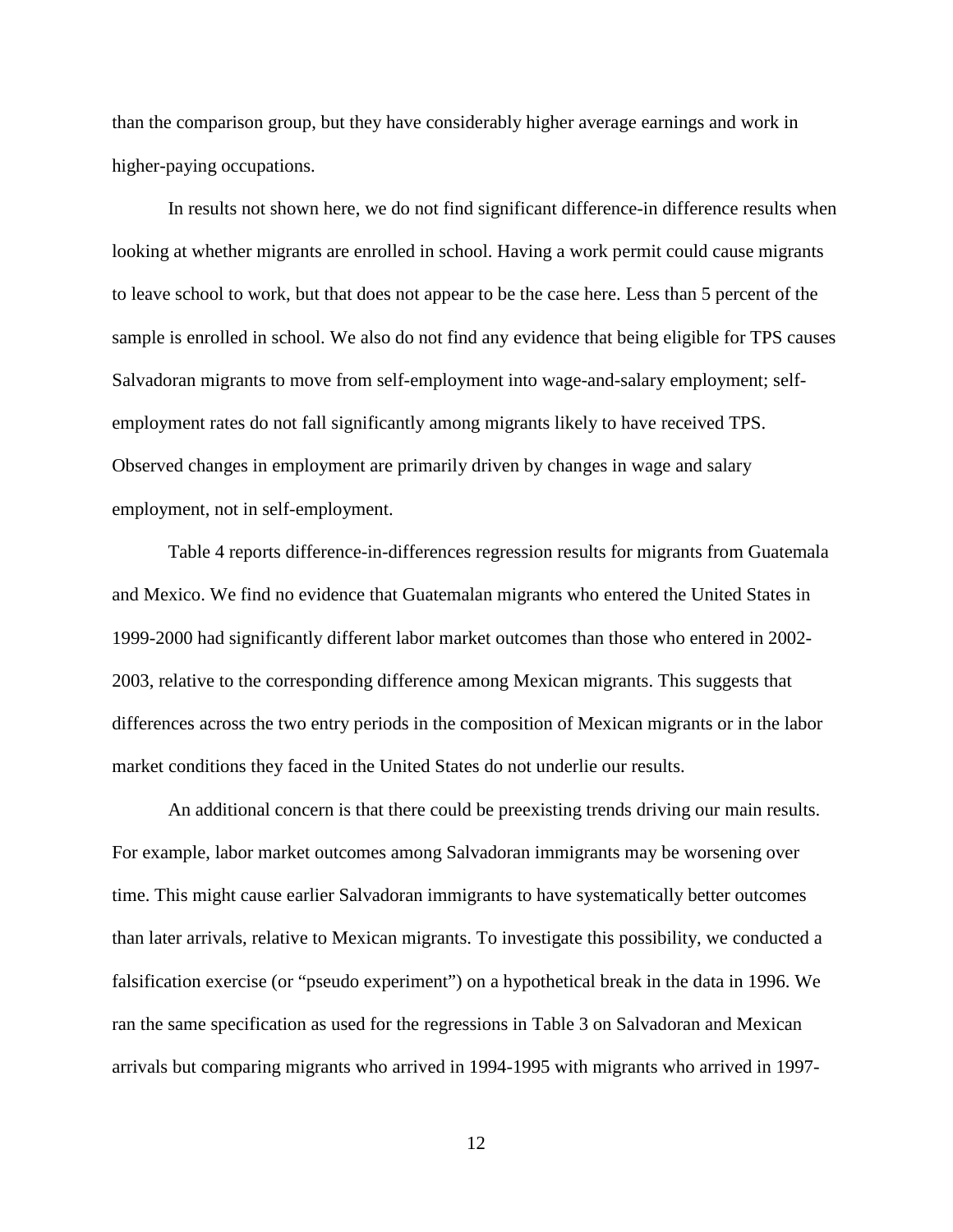1998. Most of the results, which are shown in Table 5, do not indicate statistically significant differences before and after the hypothetical break and so do not suggest that a general trend of worsening labor market outcomes among Salvadoran immigrants underlies our results.

### **IV. Conclusion**

Having legal status, even on a temporary basis, appears to allow more-educated immigrants of both sexes and less-educated male immigrants to move into better jobs. Less-educated women, meanwhile, dramatically increase their labor force participation. The prospect of moving into better jobs after getting a work permit appears to make less-educated men more selective about the jobs they will take, increasing the time they spend searching for jobs and hence boosting their unemployment. Concomitant with the increase in less-educated men's unemployment, lesseducated women are more likely to enter the labor force and work. Taken as a whole, the results indicate that having even a temporary work permit improves migrants' labor market opportunities.

The labor market effects of TPS are particularly salient given current U.S. immigration policy and recent executive actions granting deferred deportation and work permits to unauthorized immigrants. Because it has been several decades since the United States last enacted a large-scale legalization program, there is little recent evidence on how acquiring legal status affects beneficiaries. Evidence on past legalization programs focuses on green cards, hence there is even less evidence on how temporary status affects immigrant workers. The 2001 TPS for Salvadoran migrants is a potential indicator of how a legalization program that is temporary and does not create a pathway to U.S. citizenship would affect beneficiaries. TPS is similar in a number of respects to the recently announced Deferred Action for Parent Accountability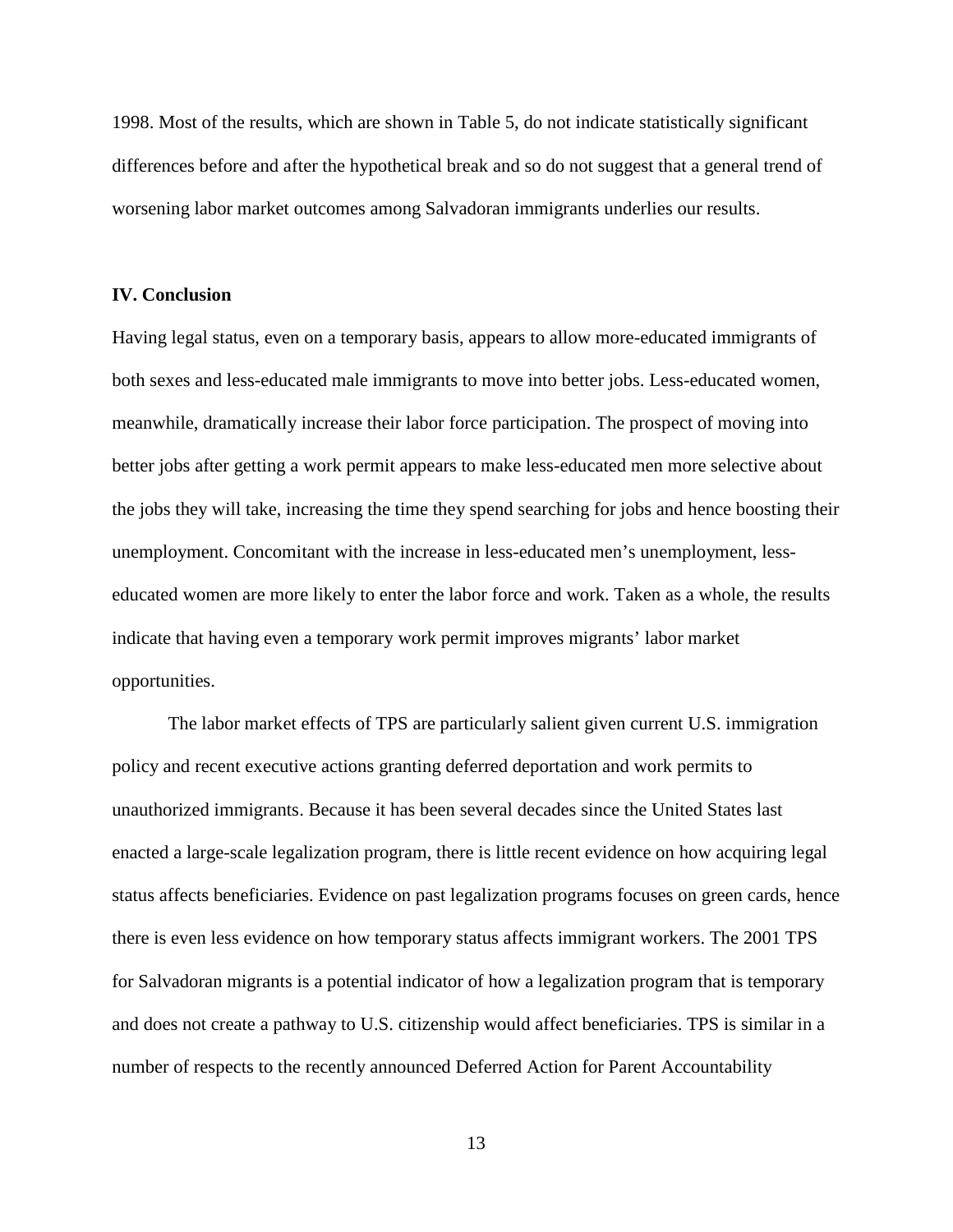(DAPA), the 2012 Deferred Action for Childhood Arrivals (DACA) program, and to the types of legalization programs bandied about by several members of Congress in 2013 and 2014. DAPA and DACA do not grant legal permanent residence and a pathway to U.S. citizenship but rather temporary, renewable permission to live and work legally in the United States. The results based on TPS suggest that migrants benefit from a program that grants legal status even on a temporary basis. Understanding the broader effects of such a program on other groups of immigrants and on U.S. natives is an area for future research, as is studying whether such programs induce additional inflows of unauthorized immigrants.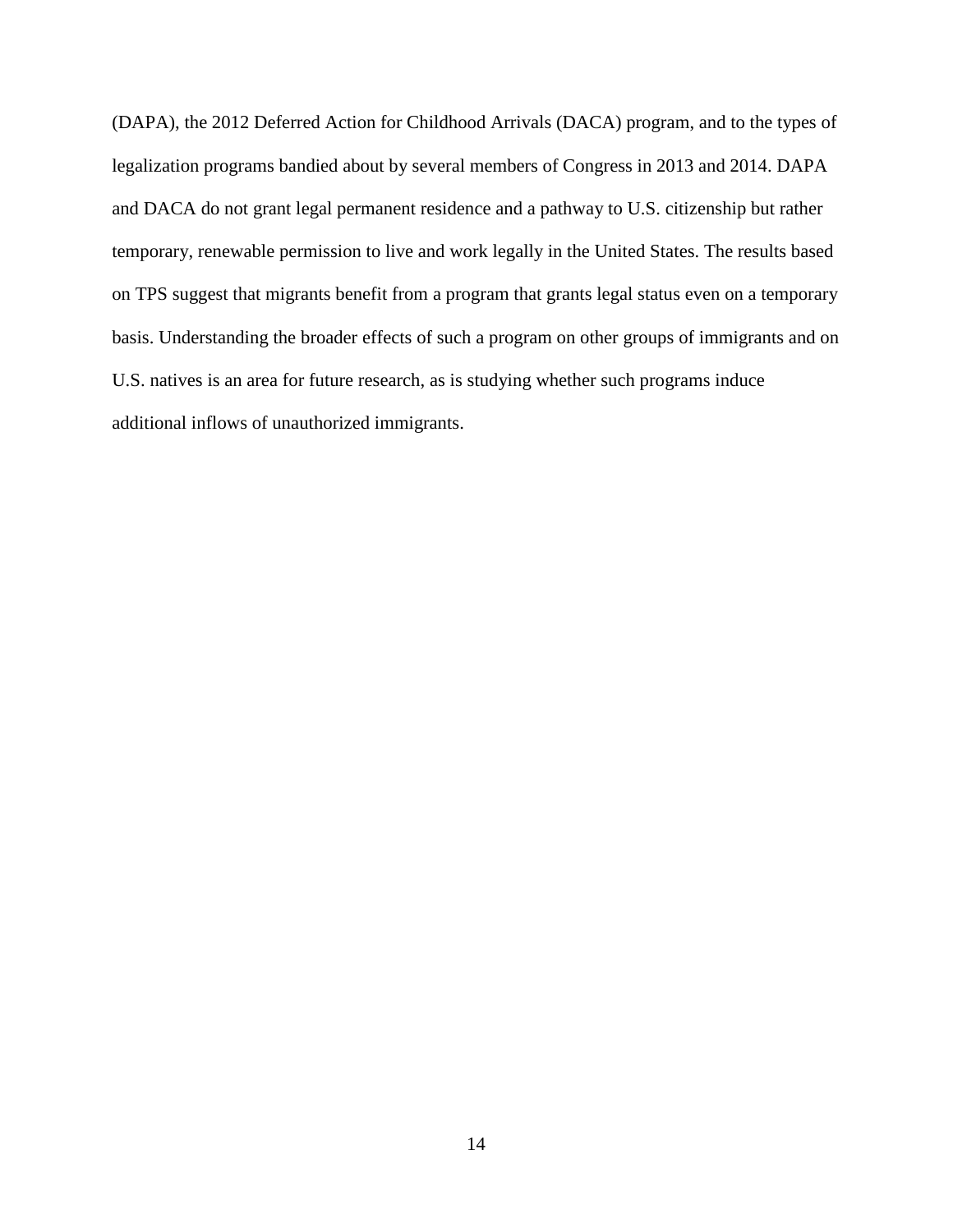## **References**

Amuedo-Dorantes, Catalina, Cynthia Bansak, and Steven Raphael (2007). "Gender Differences in the Labor Market: Impact of IRCA's Amnesty Provisions." *American Economic Review Papers & Proceedings* 97 (2): 412-416.

Amuedo-Dorantes, Catalina, and Cynthia Bansak (2011). "The Impact of Amnesty on Labor Market Outcomes: A Panel Study Using the Legalized Population Survey." *Industrial Relations* 50 (3/July): 443-471.

Baker, Bryan, and Nancy Rytina (2013). Estimates of the Unauthorized Immigration Population Residing in the United States: January 2012. Washington, DC: Department of Homeland Security.

Hoefer, Michael, Nancy Rytina, and Bryan C. Baker (2009). Estimates of the Unauthorized Immigration Population Residing in the United States: January 2008. Washington, DC: U.S. Department of Homeland Security.

Kaushal, Neeraj (2006). "Amnesty Programs and the Labor Market Outcomes of Undocumented Immigrants." *Journal of Human Resources* 41 (3): 631-647.

Kossoudji, Sherri A., and Deborah A. Cobb-Clark (2002) "Coming out of the Shadows: Learning about Legal Status and Wages from the Legalized Population." *Journal of Labor Economics* 20 (3): 598-628.

Kugler, Adriana, and Mutlu Yuksel (2008). "Effects of Low-Skilled Immigration on U.S. Natives: Evidence from Hurricane Mitch." IZA Discussion Paper No. 3670. Bonn: Institute for the Study of Labor.

Lozano, Fernando A., and Todd A. Sørensen (2011). "The Labor Market Value to Legal Status." IZA Discussion Paper No. 5492. Bonn: Institute for the Study of Labor.

Malone, Nolan, Kaari F. Baluja, Joseph M. Constanzo, and Cynthia J. Davis (2003). The Foreign-Born Population: 2000. Washington, DC: U.S. Census Bureau.

Pan, Ying (2012). "The Impact of Legal Status on Immigrants' Earnings and Human Capital: Evidence from the IRCA 1986." *Journal of Labor* Research 33 (2/June): 119-142.

Rivera-Batiz, Francisco L. (1999). "Undocumented Workers in the Labor Market: An Analysis of the Earnings of Legal and Illegal Mexican Immigrants in the United States." *Journal of Population Economics* 12 (1): 91-116.

Schmidley, A. Dianne (2001). Profile of the Foreign-Born Population in the United States: 2000. Washington, DC: U.S. Census Bureau.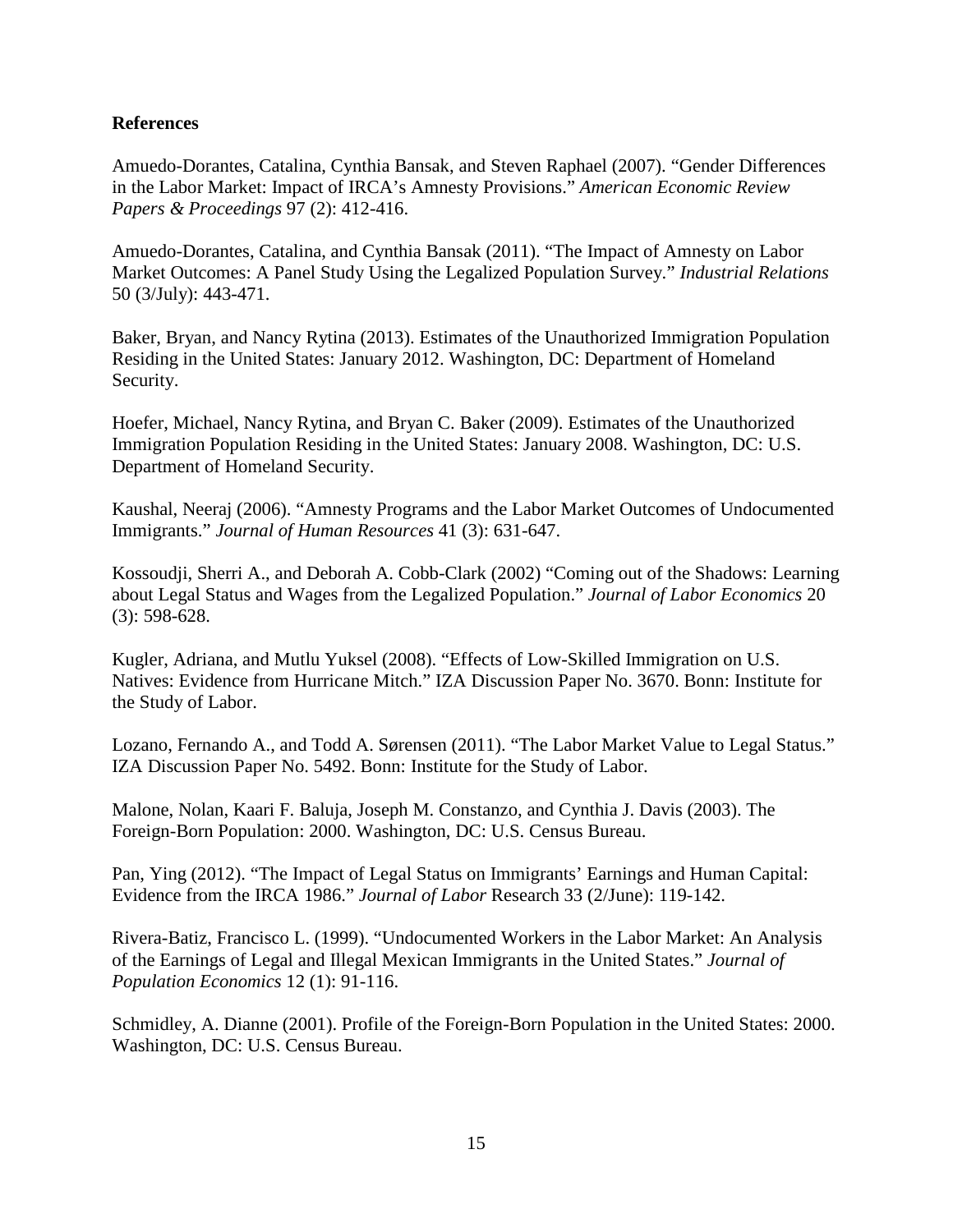Wasem, Ruth E. (1997). Central American Asylum Seekers: Impact of 1996 Immigration Law. Washington, DC: Congressional Research Service.

Wasem, Ruth E., and Karma Ester (2011). Temporary Protected Status: Current Immigration Policy and Issues. Washington, DC: Congressional Research Service.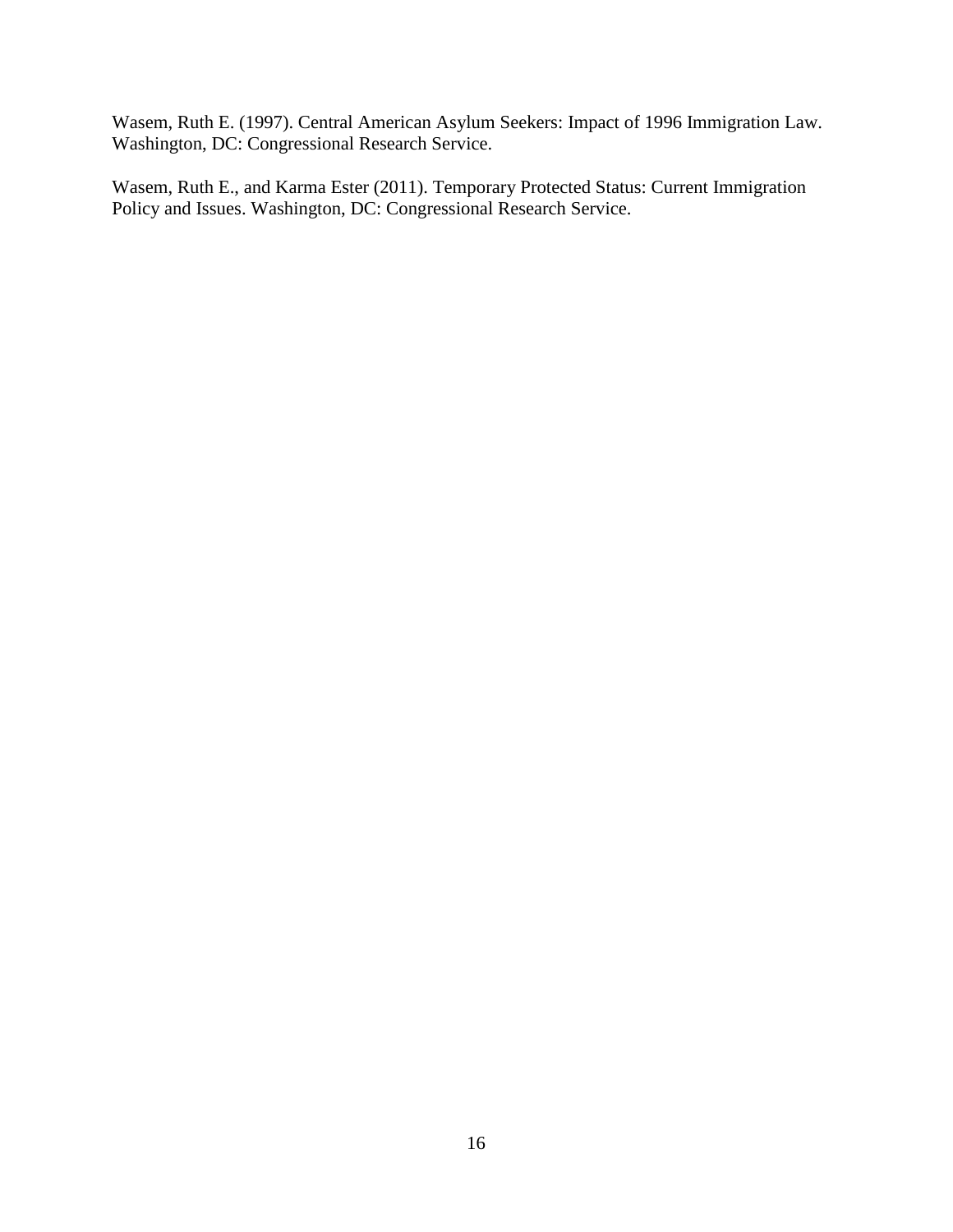# El Salvador Mexico Guatemala Men Women Men Women Men Women Employed 0.884 0.559 0.891 0.351 0.905 0.465 Unemployed 0.051 0.058 0.033 0.056 0.028 0.056 In labor force 0.935 0.617 0.904 0.407 0.933 0.521 Usual weekly hours 39.3 23.5 39.4 15.2 38.0 19.4 Annual weeks worked 44.7 27.9 44.0 16.5 45.2 22.3 Real weekly earnings \$416.58 \$306.20 \$402.84 \$285.04 \$353.82 \$326.83 Real weekly earnings  $$571.05$  \$416.12 \$572.34 \$441.85 \$552.15 \$442.74 in occupation Age 31.7 33.0 30.4 31.6 29.3 29.9 Not completed high school 0.587 0.607 0.564 0.571 0.682 0.613 Completed high school  $0.276$   $0.254$   $0.344$   $0.324$   $0.245$   $0.239$ (no college) Attended college  $0.063$   $0.089$   $0.050$   $0.054$   $0.043$   $0.079$ (no Bachelor's degree) Graduated from college  $0.074$  0.049 0.042 0.052 0.031 0.069

## **Table 1 Descriptive statistics for recent immigrants from El Salvador, Guatemala and Mexico in 2005-2006**

Note: Sample only includes immigrants ages 20-64 who reporting migrating to the United States during 1999-2000 or 2002-2003 and not being a naturalized U.S. citizen. Real weekly earnings and real weekly earnings in occupation (average earnings of U.S. natives in that occupation) are conditional on being employed and adjusted for inflation using the CPI-W  $(2005 = 100)$ . Observations are weighted using the ACS person weights.

Number of observations 634 589 7643 7824 587 390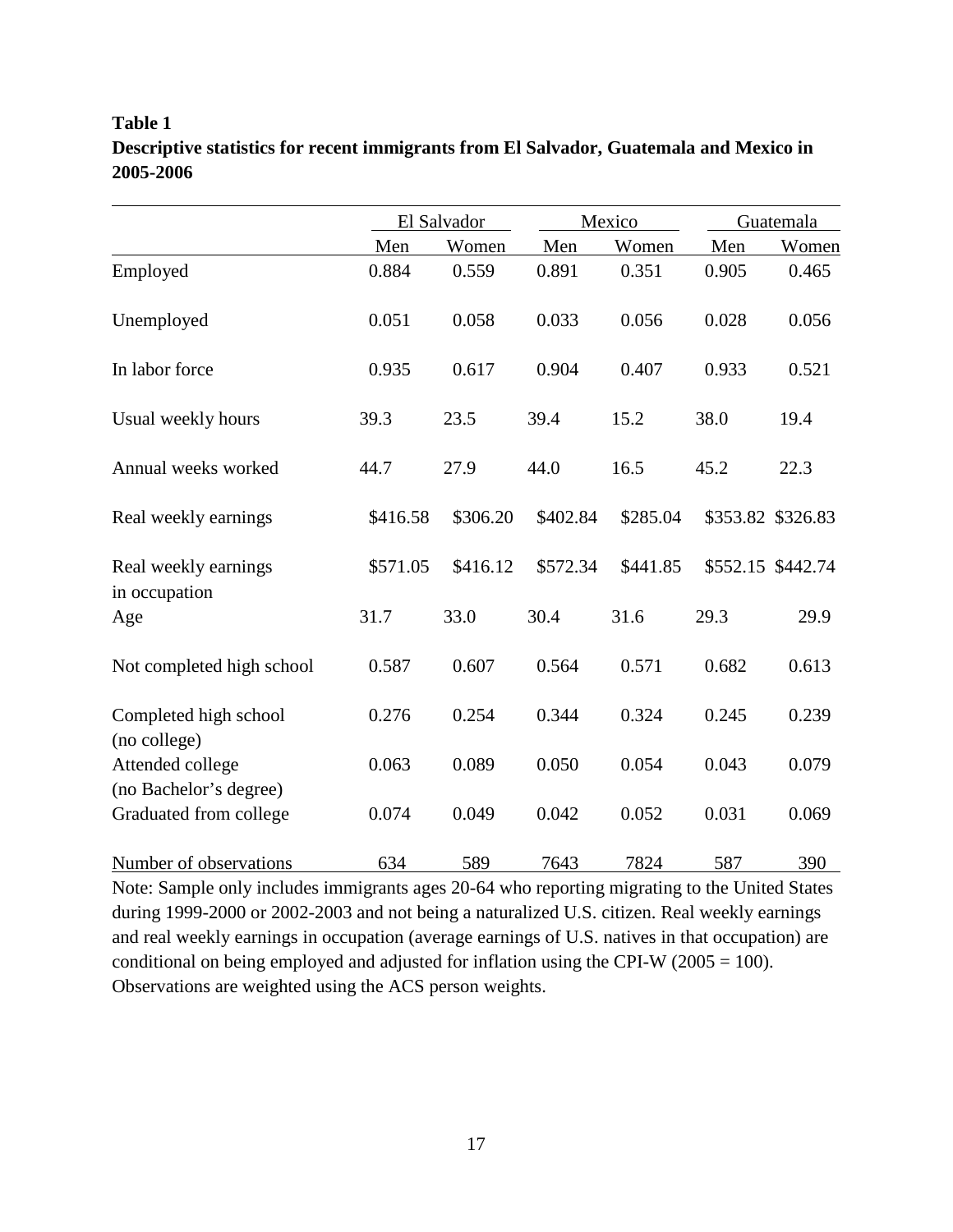|                                                   |               | Men                            |                    | Women      |  |  |
|---------------------------------------------------|---------------|--------------------------------|--------------------|------------|--|--|
|                                                   | El Salvador   |                                | Mexico El Salvador | Mexico     |  |  |
| A. Less-educated immigrants' employment           |               |                                |                    |            |  |  |
| Pre                                               | 0.866         | 0.895                          | 0.620              | 0.361      |  |  |
| Post                                              | 0.915         | 0.884                          | 0.406              | 0.316      |  |  |
| Difference (pre-post)                             | $-0.050*$     | 0.011                          | $0.214***$         | $0.045***$ |  |  |
| Difference in differences                         |               | $-0.060**$                     |                    | $0.169***$ |  |  |
| B. More-educated immigrants' employment           |               |                                |                    |            |  |  |
| Pre                                               | 0.943         | 0.891                          | 0.656              | 0.415      |  |  |
| Post                                              | 0.793         | 0.908                          | 0.629              | 0.412      |  |  |
| Difference (pre-post)                             | $0.150**$     | $-0.017$                       | 0.026              | 0.003      |  |  |
| Difference in differences                         |               | $0.167**$                      |                    | 0.024      |  |  |
| C. Less-educated immigrants' real weekly earnings |               |                                |                    |            |  |  |
| Pre                                               | 434.97        | 401.43                         | 311.74             | 284.04     |  |  |
| Post                                              | 348.69 364.75 |                                | 279.75             | 257.92     |  |  |
| Difference (pre-post)                             |               | $86.28***$ $36.68***$ $32.00*$ |                    | 26.12***   |  |  |
| Difference in differences                         |               | 49.60**                        |                    | 5.87       |  |  |
| D. More-educated immigrants' real weekly earnings |               |                                |                    |            |  |  |
| Pre                                               | 527.07        | 583.09                         | 369.96             | 351.61     |  |  |
| Post                                              | 411.02        | 541.81                         | 231.05             | 369.06     |  |  |
| Difference (pre-post)                             | 116.05        | 41.29                          | 138.91***          | $-17.46$   |  |  |
| Difference in differences                         | 74.76         |                                | 156.37*            |            |  |  |

## **Table 2 Difference in differences of sample means for immigrants from El Salvador and Mexico**

\*\*\* Significant at the 1 percent level; \*\* Significant at the 5 percent level; \* Significant at the 10 percent level

Note: The "pre" group is Salvadoran or Mexican immigrants who migrated in 1999-2000. The "post" group is immigrants who migrated in 2002-2003.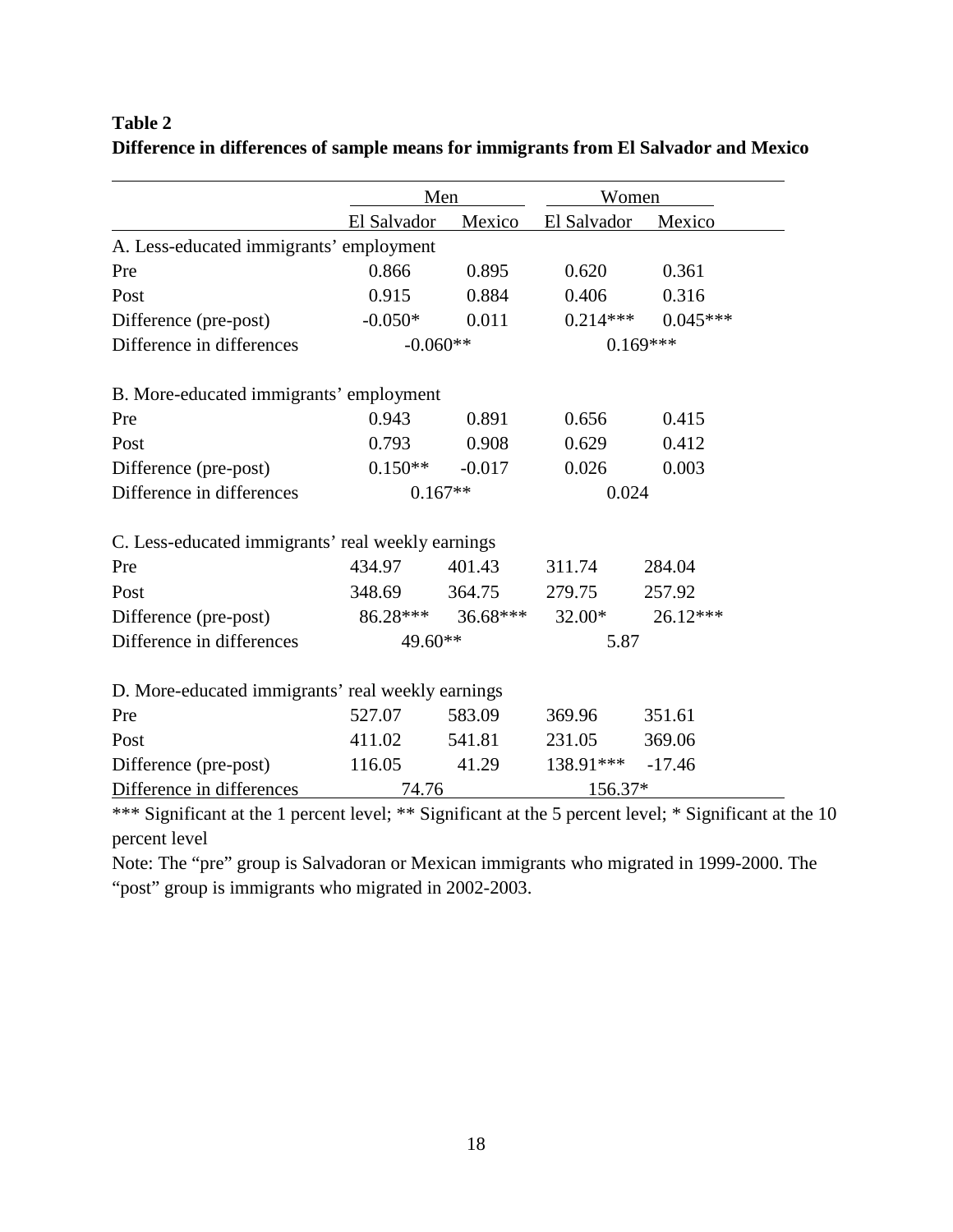### **Table 3**

|                      | Less-educated |              | More-educated |              |
|----------------------|---------------|--------------|---------------|--------------|
|                      | Men           | <u>Women</u> | Men           | <u>Women</u> |
| Employed             | $-0.060*$     | $0.173***$   | 0.101         | $-0.046$     |
|                      | (0.032)       | (0.057)      | (0.077)       | (0.117)      |
| Unemployed           | $0.060***$    | $-0.024$     | 0.029         | 0.055        |
|                      | (0.020)       | (0.028)      | (0.024)       | (0.059)      |
| In labor force       | $-0.0002$     | $0.149***$   | $0.131*$      | 0.009        |
|                      | (0.0263)      | (0.057)      | (0.073)       | (0.105)      |
| Usual weekly hours   | 0.346         | 5.564**      | 4.182         | 5.300        |
|                      | (1.283)       | (2.330)      | (3.836)       | (4.401)      |
| Annual weeks worked  | 0.905         | 7.485***     | $7.656*$      | $-1.716$     |
|                      | (1.706)       | (2.770)      | (4.198)       | (5.252)      |
| Real weekly earnings | $0.131***$    | 0.033        | 0.191         | $0.477**$    |
|                      | (0.045)       | (0.076)      | (0.152)       | (0.230)      |
| Real weekly earnings | $0.099**$     | 0.065        | $0.237*$      | $0.298**$    |
| in occupation        | (0.043)       | (0.057)      | (0.121)       | (0.125)      |

## **Difference-in-differences regression results for immigrants from El Salvador relative to immigrants from Mexico**

\*\*\* Significant at the 1 percent level; \*\* Significant at the 5 percent level; \* Significant at the 10 percent level

Note: Shown is the coefficient on an interaction term between a dummy variable for Salvadorans and a dummy variable for migrating to the United States in 1999-2000. Results are from OLS regressions. The sample includes Salvadoran and Mexican immigrants who migrated in 1999- 2000 or 2002-2003. The regressions also control for age (as a quartic), marital status, not having completed high school (or college), state of residence, being from El Salvador, and migrating in 1999-2000. Robust standard errors in parentheses.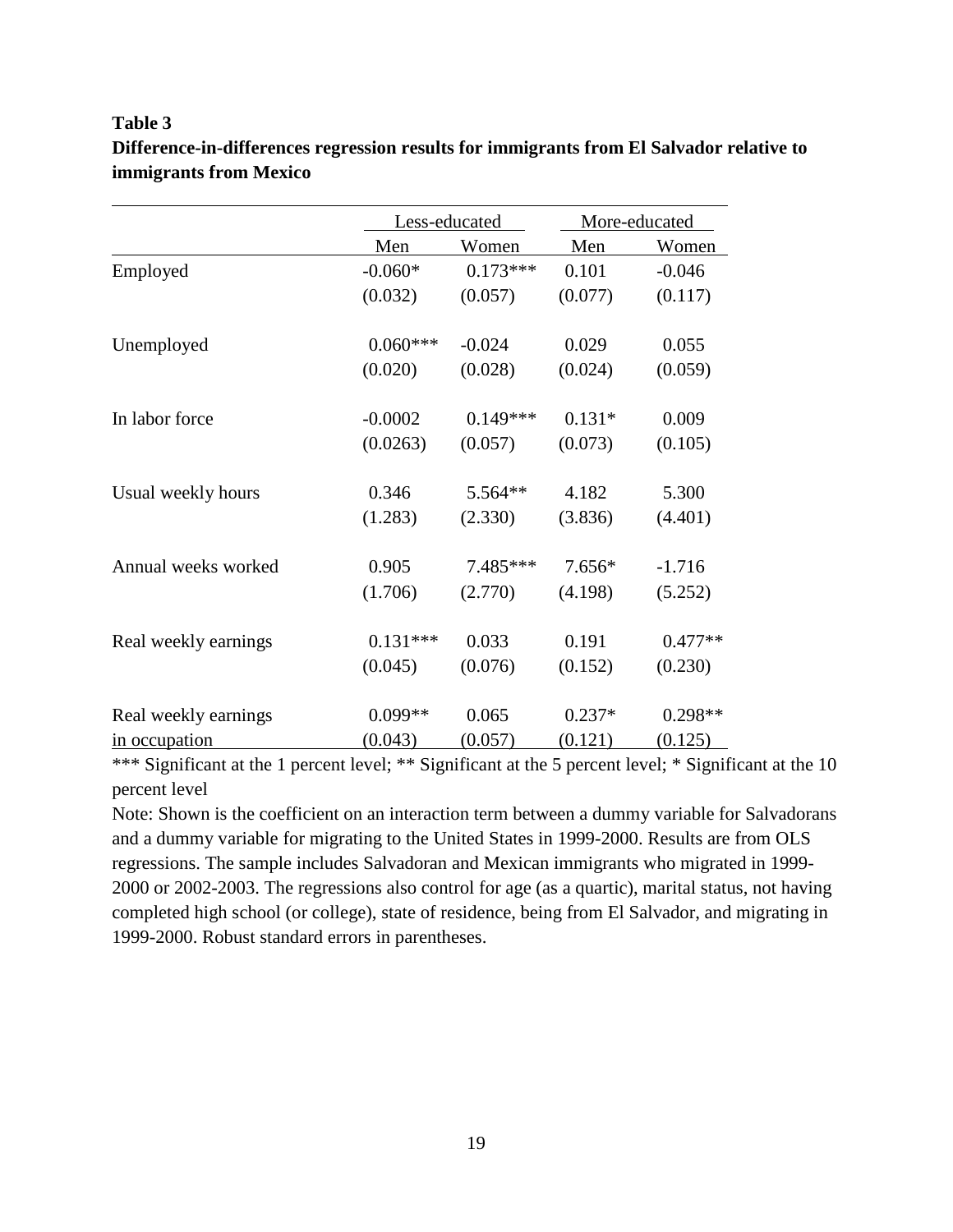## **Table 4**

|                      |          | Less-educated |          | More-educated |
|----------------------|----------|---------------|----------|---------------|
|                      | Men      | Women         | Men      | Women         |
| Employed             | $-0.022$ | $-0.101$      | $-0.054$ | 0.167         |
|                      | (0.030)  | (0.064)       | (0.083)  | (0.149)       |
| Unemployed           | $-0.016$ | 0.035         | 0.029    | $-0.001$      |
|                      | (0.018)  | (0.028)       | (0.046)  | (0.065)       |
| In labor force       | $-0.038$ | $-0.066$      | $-0.025$ | 0.166         |
|                      | (0.024)  | (0.065)       | (0.069)  | (0.147)       |
| Usual weekly hours   | 1.827    | $-2.151$      | $-0.119$ | 4.769         |
|                      | (1.230)  | (2.540)       | (3.667)  | (6.115)       |
| Annual weeks worked  | 0.207    | $-3.749$      | 3.607    | 7.312         |
|                      | (1.451)  | (3.060)       | (4.631)  | (7.431)       |
| Real weekly earnings | 0.025    | 0.116         | 0.044    | 0.298         |
|                      | (0.047)  | (0.099)       | (0.194)  | (0.314)       |
| Real weekly earnings | $-0.036$ | 0.041         | 0.107    | $-0.013$      |
| in occupation        | (0.035)  | (0.059)       | (0.110)  | (0.281)       |

# **Difference-in-differences regression results for immigrants from Guatemala relative to immigrants from Mexico**

\*\*\* Significant at the 1 percent level; \*\* Significant at the 5 percent level; \* Significant at the 10 percent level

Note: Shown is the coefficient on an interaction term between a dummy variable for Guatemalans and a dummy variable for migrating to the United States in 1999-2000. Results are from OLS regressions. The sample includes Guatemalan and Mexican immigrants who migrated in 1999-2000 or 2002-2003. The regressions also control for age (as a quartic), marital status, not having completed high school (or college), state of residence, being from Guatemala, and migrating in 1999-2000. Robust standard errors in parentheses.